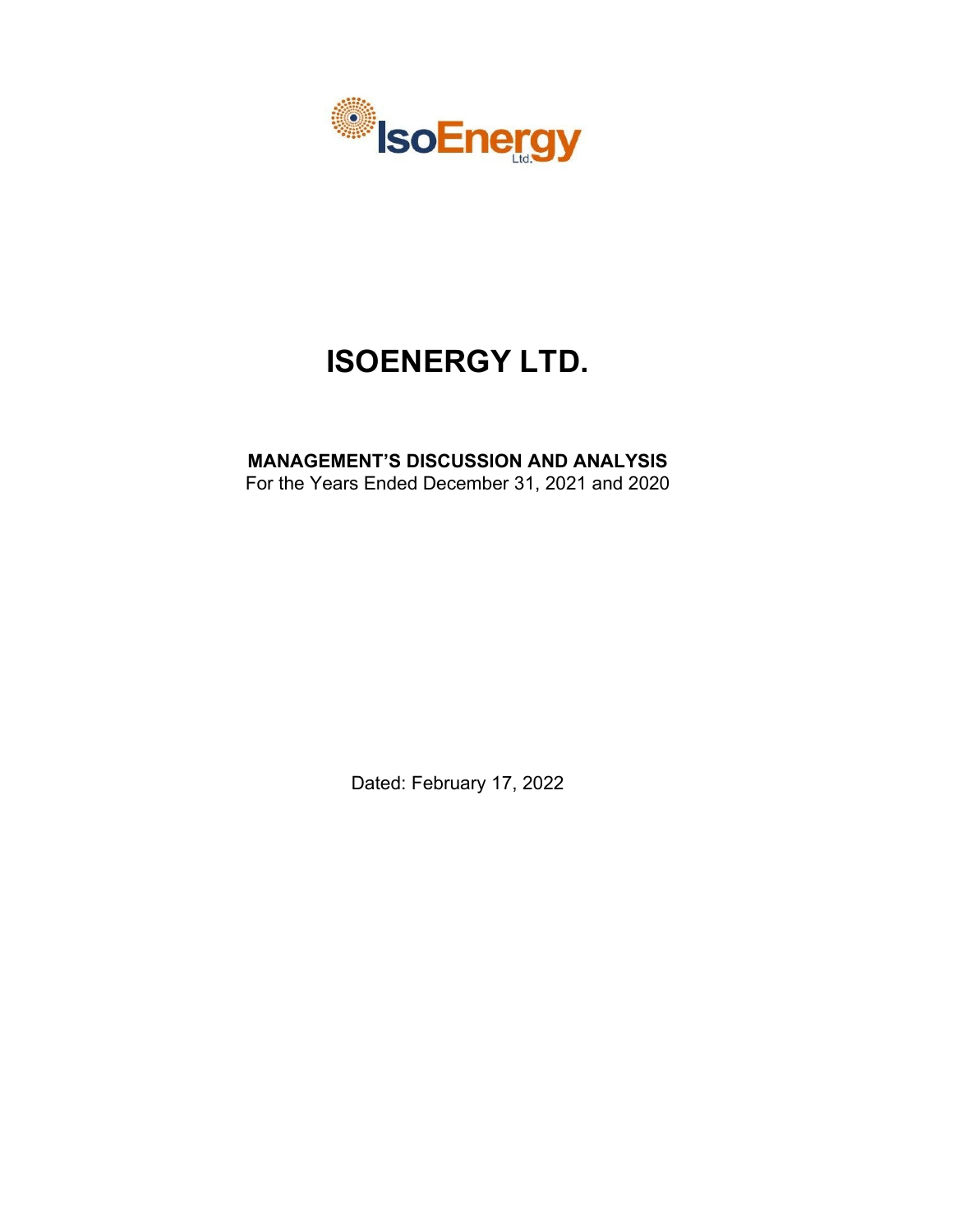# **GENERAL**

This management's discussion and analysis ("**MD&A**") is management's interpretation of the results and financial condition of IsoEnergy Ltd. ("**IsoEnergy**" or the "**Company**") for the year ended December 31, 2021 and includes events up to the date of this MD&A. This discussion should be read in conjunction with the financial statements for the years ended December 31, 2021 and 2020 and the notes thereto (together, the "**Annual Financial Statements**") and other corporate filings, which are available under the Company's profile on SEDAR at www.sedar.com. All dollar figures stated herein are expressed in Canadian dollars, unless otherwise specified. This MD&A contains forward-looking information. Please see "Note Regarding Forward-Looking Information" for a discussion of the risks, uncertainties and assumptions used to develop the Company's forward-looking information.

#### **Technical Disclosure**

All scientific and technical information in this MD&A has been reviewed and approved by Mr. Andy Carmichael, P.Geo., IsoEnergy's Vice-President, Exploration. Mr. Carmichael is a qualified person for the purposes of National Instrument 43-101 *Standards of Disclosure for Mineral Projects ("***NI 43-101***")*. Mr. Carmichael has verified the sampling, analytical, and test data underlying the information or opinions contained herein by reviewing original data certificates or reviewing the data collection protocols.

For additional information regarding the Company's Radio, Thorburn Lake and Larocque East projects, including its quality assurance and quality control procedures, please see the technical reports entitled "Technical Report for the Radio Project, Northern Saskatchewan" dated effective August 19, 2016,"Technical Report for the Thorburn Lake Project, Northern Saskatchewan" dated effective September 26, 2016, and "Technical Report for the Larocque East Project, Northern Saskatchewan" dated effective May 15, 2019, in each case, on the Company's profile at [www.sedar.com.](http://www.sedar.com/)

The historical mineral resource estimate at the Mountain Lake project referred to below, was reported in the technical report entitled "Mountain Lake Property, Nunavut" and dated February 15, 2005. This resource is a historical estimate and a qualified person has not done sufficient work to classify the historical estimate as a current mineral resource estimate. As a result, the historical estimate is not being treated as a current mineral resource. However, the Company believes that the historical estimate is relevant and reliable, as it was prepared by a "qualified person" (as defined in NI 43-101) with significant experience with the project, using methods that were standard in the industry.

The historical estimate was prepared with the polygonal method using only intervals greater than 0.1%  $U_3O_8$  with a vertical thickness of at least 1.0 metre. Polygon sides were determined by drawing lines perpendicular to, and one half the distance to each adjacent drill hole. Estimated uranium was then obtained by multiplying the polygon areas by their thickness, a specific gravity of 2.5, and the grade of the drill hole interval. The mineral resource was classified as inferred.

In order to upgrade or verify the historical estimate as a current mineral resource estimate, the Company anticipates that it will need to incorporate the drilling data collected by Triex Minerals Corp. and Pitchstone Exploration Ltd. between 2006 and 2008. There are no more recent estimates available to the Company.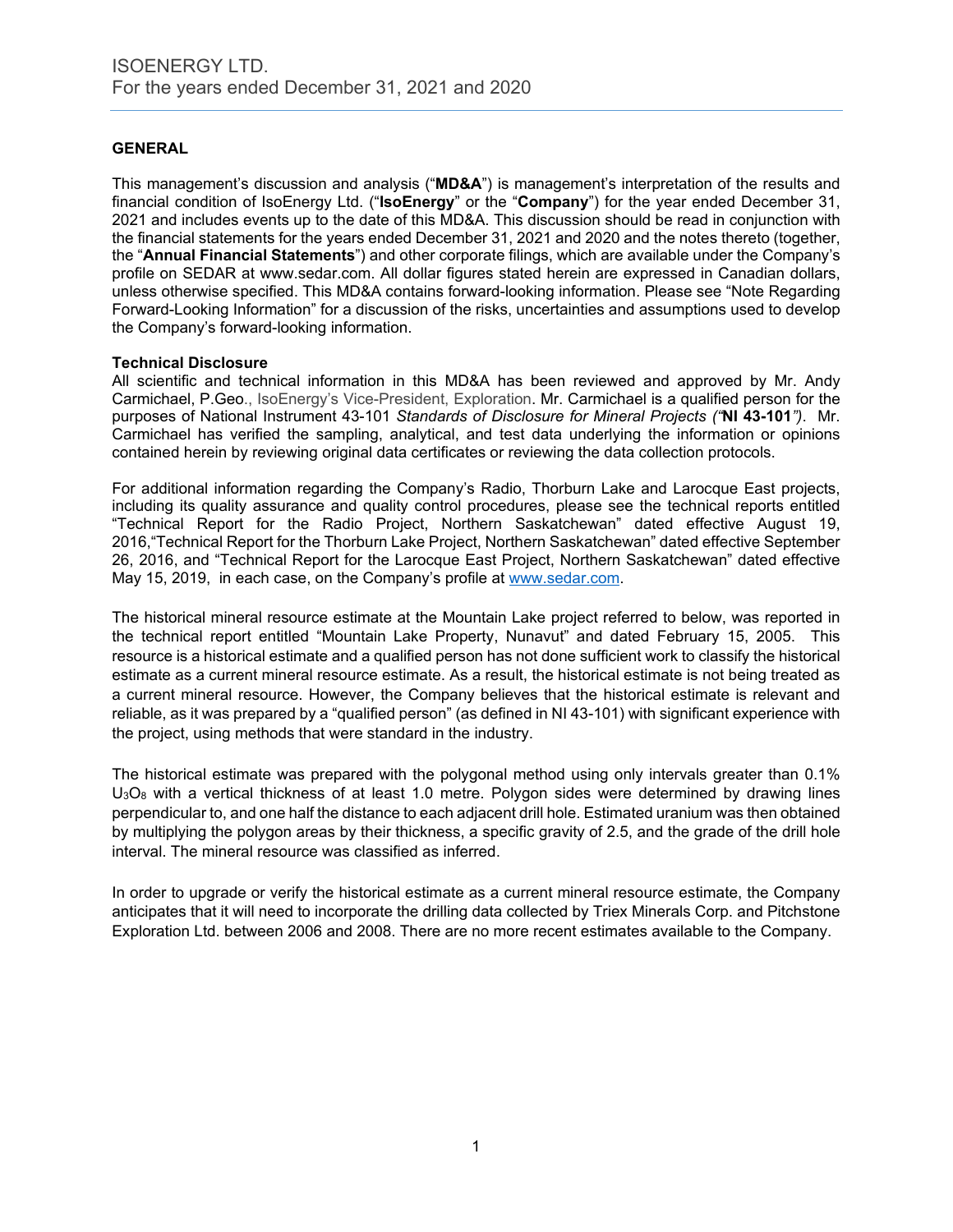# **BACKGROUND**

#### **Overview**

IsoEnergy was incorporated on February 2, 2016 under the *Business Corporations Act* (British Columbia) as a wholly-owned subsidiary of NexGen Energy Ltd. ("**NexGen**") to acquire certain exploration assets of NexGen. NexGen is a Canadian based uranium exploration company focused on the advancement of its Rook 1 Project in the Athabasca Basin, Saskatchewan. On October 19, 2016, IsoEnergy was listed on the Toronto Stock Exchange Venture ("**TSXV**"). NexGen's common shares are listed and posted for trading on the Toronto Stock Exchange, NYSE American LLC and the Australian Stock Exchange. As of the date hereof, NexGen holds 50.5% of the outstanding IsoEnergy common shares.

The principal business activity of IsoEnergy is the acquisition and exploration of uranium mineral properties, principally in the Athabasca Basin of Saskatchewan. IsoEnergy's uranium mineral properties are summarized in Table 1 below.

#### Table 1 – Summary of Uranium Mineral Properties

| Area         | Project                      | <b>Hectares</b> | Date<br><b>Acquired</b> | <b>Acquisition Type</b>     | <b>Encumbrances</b>              |
|--------------|------------------------------|-----------------|-------------------------|-----------------------------|----------------------------------|
| Saskatchewan | Radio                        | 805             | 2016                    | Spun-out from NexGen        | $2\%$ NSR $^{(1)}$               |
|              | <b>Thorburn Lake</b>         | 2,802           | 2016                    | Spun-out from NexGen        | 1% NSR and 10% $Cl^{(2)}$        |
|              | 2Z                           | 354             | 2016                    | Spun-out from NexGen        | 2% NSR*                          |
|              | Carlson Creek                | 759             | 2016/20                 | Spun-out from NexGen/Staked | 1% NSR and 10% $Cl^{(3)}$        |
|              | Madison                      | 1,347           | 2016                    | Spun-out from NexGen        | 2% NSR*                          |
|              | North Thorburn               | 1,708           | 2016                    | Purchased                   | None                             |
|              | Geiger                       | 13,861          | 2017/18/20              | Purchased                   | NPI applies to some claims $(3)$ |
|              | East Rim                     | 30,594          | 2017/20/21              | Staked                      | None                             |
|              | Full Moon                    | 11,107          | 2017/20                 | Staked                      | None                             |
|              | Whitewater                   | 7,833           | 2018                    | Staked                      | None                             |
|              | Larocque East                | 16,780          | 2018-2021               | Purchased/Staked            | (4)                              |
|              | <b>Whitewater East</b>       | 1,147           | 2018                    | Staked                      | None                             |
|              | Edge                         | 6,515           | 2019/20                 | Staked                      | None                             |
|              | <b>Collins Bay Extension</b> | 9,337           | 2019/20                 | Staked                      | None                             |
|              | Cable                        | 44,152          | 2020                    | Staked                      | None                             |
|              | Evergreen                    | 33,516          | 2020                    | Staked                      | None                             |
|              | Hawk                         | 5,961           | 2020                    | Staked                      | None                             |
|              | Eagle                        | 5,887           | 2020                    | Staked                      | None                             |
|              | Horizon                      | 15,748          | 2020                    | Staked                      | None                             |
|              | Larocque West                | 509             | 2020                    | Staked                      | None                             |
|              | Ranger                       | 15,619          | 2020                    | Staked                      | None                             |
|              | Spruce                       | 4,836           | 2020                    | Staked                      | None                             |
|              | Trident                      | 16,169          | 2020/21                 | Staked                      | None                             |
|              | Sparrow                      | 374             | 2020                    | Staked                      | None                             |
|              | subtotal                     | 247,720         |                         |                             |                                  |
| Nunavut      | Mountain Lake <sup>(5)</sup> | 5,625           | 2016                    | Staked                      | None                             |
|              |                              | 253,345         |                         |                             |                                  |

(1) 2% Net Smelter Royalty ("**NSR**") on minerals other than diamonds, plus a 2% Gross Overriding Royalty on diamond.

(2) 1% NSR plus a 10% Carried Interest ("**CI**"). The CI can be converted to an additional 1% NSR at the Holder's option.

(3) Sliding scale Net Profits Interest ("**NPI**") ranging between 0% and 20% applies to a 7.5% interest in certain claims.

(4) 2% NSR on MC00013747 and MC00013560; can be reduced to 1% for \$1,000,000.

(5) Subject to an Option Agreement, see "Discussion of Operations – Corporate Activities in 2021".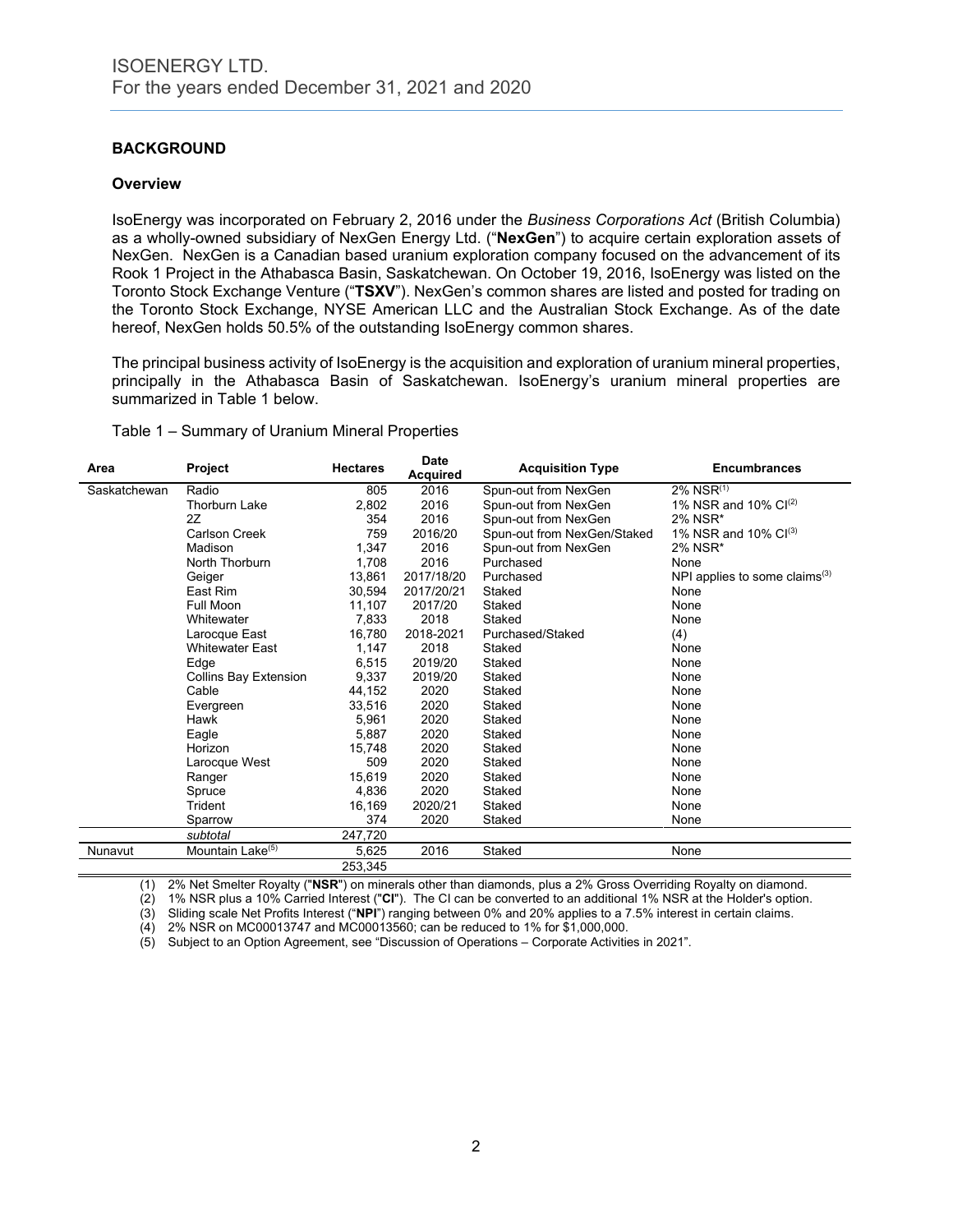Figure 1 shows the location of the Company's properties in Saskatchewan.

Figure 1 – Property Location Map

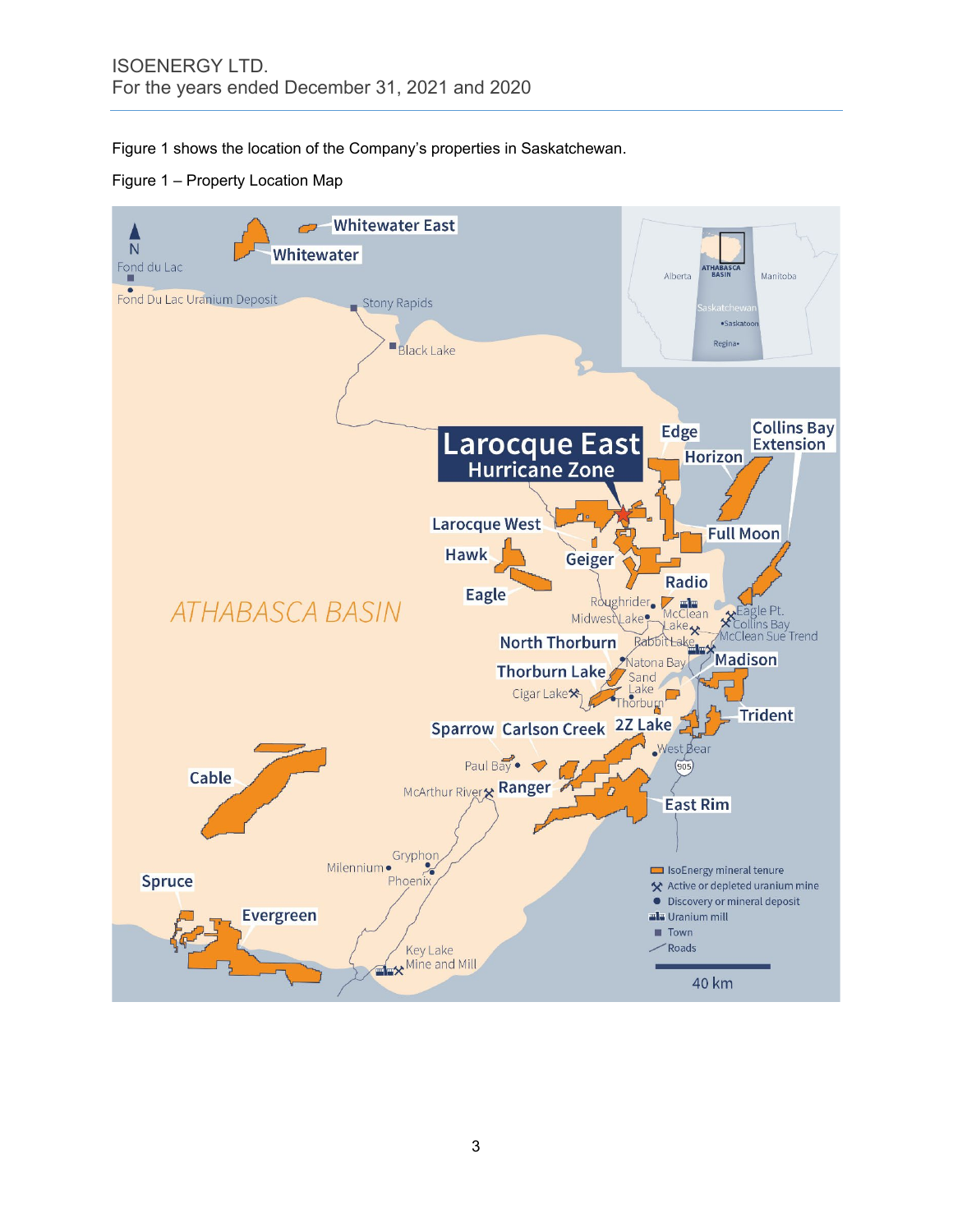# **OVERALL PERFORMANCE**

#### **General**

In the year ended December 31, 2021 the company carried out exploration work on the Geiger, Collins Bay, and Larocque East properties as described below under "Discussion of Operations". The Company did not carry out a winter exploration program on the Larocque East property in the Athabasca Basin due to novel coronavirus ("**COVID-19**") concerns. See "Discussion of Operations" for future plans.

As an exploration stage company, IsoEnergy does not have revenues and is expected to generate operating losses. As at December 31, 2021, the Company had cash of \$13,617,066 an accumulated deficit of \$34,346,954 and working capital of \$22,527,412.

#### **Industry and Economic Factors that May Affect the Business**

The business of mining for minerals involves a high degree of risk. IsoEnergy is an exploration company and is subject to risks and challenges similar to companies in a comparable stage and industry. These risks include, but are not limited to, the challenges of securing adequate capital, exploration, development and operational risks inherent in the mining industry; changes in government policies and regulations; the ability to obtain the necessary permitting; as well as global economic and uranium price volatility; all of which are uncertain.

The underlying value of the Company's exploration and evaluation assets is dependent upon the existence and economic recovery of mineral reserves and is subject to, but not limited to, the risks and challenges identified above. Changes in future conditions could require material write-downs of the carrying value of the Company's exploration and evaluation assets.

In particular, the Company does not generate revenue. As a result, IsoEnergy continues to be dependent on third party financing to continue exploration activities on the Company's properties. Accordingly, the Company's future performance will be most affected by its access to financing, whether debt, equity or other means. Access to such financing, in turn, is affected by general economic conditions, the price of uranium, exploration risks and the other factors described in the section entitled "Risk Factors" included below.

#### **DISCUSSION OF OPERATIONS**

#### **Corporate Activities in 2021**

In the year ended December 31, 2021 the Company was focused primarily on exploration activities at the Larocque East, Geiger, and Collins Bay Extension properties in the Eastern Athabasca as discussed below. Small scale exploration programs were conducted at 2Z, Sparrow, and Larocque West. Additionally, property extensions were acquired at the Trident, East Rim, and Larocque East properties. In 2021, a total of 6,680 hectares of mineral tenure in the Eastern Athabasca has been added to the Company's exploration property portfolio through staking and purchase.

#### *92 Energy Agreement*

On April 14, 2021 IsoEnergy closed a transaction based on a Heads of Agreement (the "**Agreement**") with 92 Energy Pty. Ltd. ("**92 Energy**") for 92 Energy to acquire a 100% interest in IsoEnergy's Clover, Gemini, and Tower uranium properties in Saskatchewan, Canada (the "**Properties**") in consideration for the issuance of common shares equivalent to 10,755,000 fully paid ordinary share or 16.25% of the issued capital of 92 Energy following the Initial Public Offering ("**IPO**"). The shares were issued at a price of A\$0.20 and are in escrow for 12 months following the completion of the IPO. Additional consideration to IsoEnergy includes milestone cash payments of A\$100,000 within 60 days of 92 Energy's IPO (which was received June 14, 2021), and an additional A\$100,000 within 6 months of that date (which was received October 8,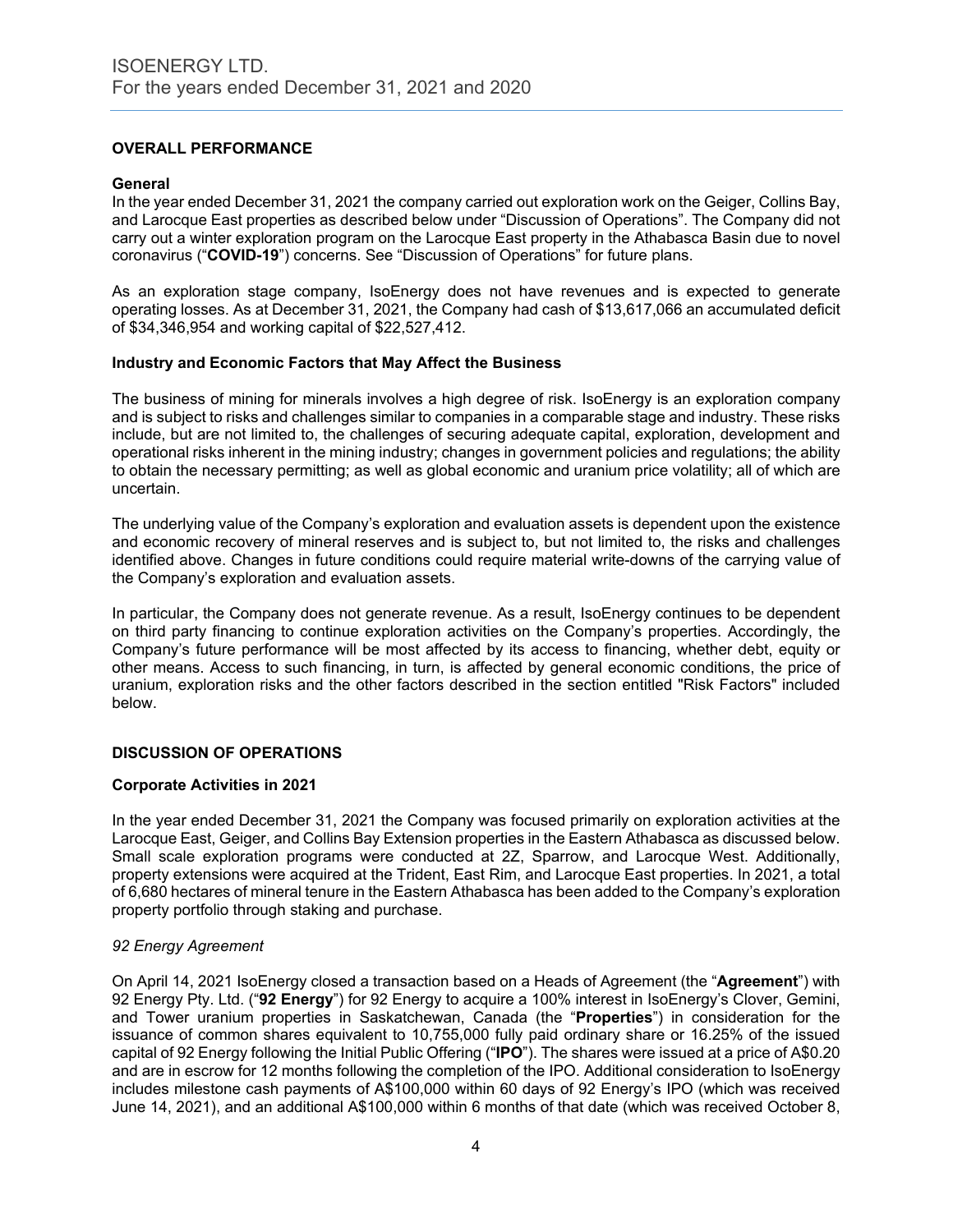2021). IsoEnergy will retain a 2% NSR on the Properties and will be entitled to nominate a member to 92 Energy's Board of Directors, provided IsoEnergy maintains a minimum ownership position of 5%. 92 Energy will be required to spend an aggregate of A\$1,000,000 on exploration expenditures on the Properties prior to May 1, 2022.

#### *Mountain Lake Option Agreement*

On August 10, 2021, IsoEnergy completed an agreement with International Consolidated Uranium ("**ICU**") to grant ICU the option to acquire a 100% interest in the Company's Mountain Lake uranium property in Nunavut, Canada ("**Option Agreement**").

The Mountain Lake property consists of 5,625 hectares and was staked by IsoEnergy in 2016. The property contains an historical inferred mineral resource estimate of 8.2 million pounds  $U_3O_8$  with an average grade of 0.23%  $U_3O_8$  contained in 1.6 million tonnes of mineralization. Uranium mineralization is hosted within sandstone and dips shallowly from the top of the bedrock down to approximately 180 metres below surface.

Under the terms of the Option Agreement, ICU obtains the option to acquire a 100% interest in the Mountain Lake uranium property for consideration comprised of 900,000 ICU common shares and \$20,000 cash. The shares were received August 11, 2021. The option is exercisable at ICU's election on or before the second anniversary of receipt of TSXV approval (August 3, 2023) for additional consideration of \$1,000,000, payable in cash or shares of ICU. If ICU elects to acquire the Mountain Lake property, IsoEnergy will be entitled to receive the following contingency payments in cash or shares of ICU, at the discretion of ICU:

- If the uranium spot price reaches USD\$50 per pound, IsoEnergy will receive an additional \$410,000
- If the uranium spot price reaches USD\$75 per pound, IsoEnergy will receive an additional \$615,000
- If the uranium spot price reaches USD\$100 per pound, IsoEnergy will receive an additional \$820,000

The spot price contingent payments will expire 10 years following the date the option is exercised.

ICU has subsequently changed its name to Consolidated Uranium Inc.

#### *Stock option and warrants*

In the year ended December 31, 2021 the Company issued 11,381,576 common shares on the exercise of stock options and warrants for proceeds of \$8,160,203.

#### **Corporate Activities in 2020**

In the year ended December 31, 2020 the Company was focused primarily on exploration activities at the Hurricane Zone on the Larocque East property in the Eastern Athabasca as discussed below. Additionally, several property extensions and 13 new properties were staked in the Eastern Athabasca. The new exploration properties are Cable, Clover, Eagle, Evergreen, Gemini, Hawk, Horizon, Larocque West, Ranger, Sparrow, Spruce, Tower and Trident. During the year, 216,038 hectares of mineral tenure in the Eastern Athabasca was added to the Company's exploration property portfolio through staking.

#### *Financings*

#### Private Placement

On August 10, 2020, the Company completed a non-brokered private placement for gross proceeds of \$4 million (the "**Private Placement**"). Pursuant to the terms of the Private Placement, the Company issued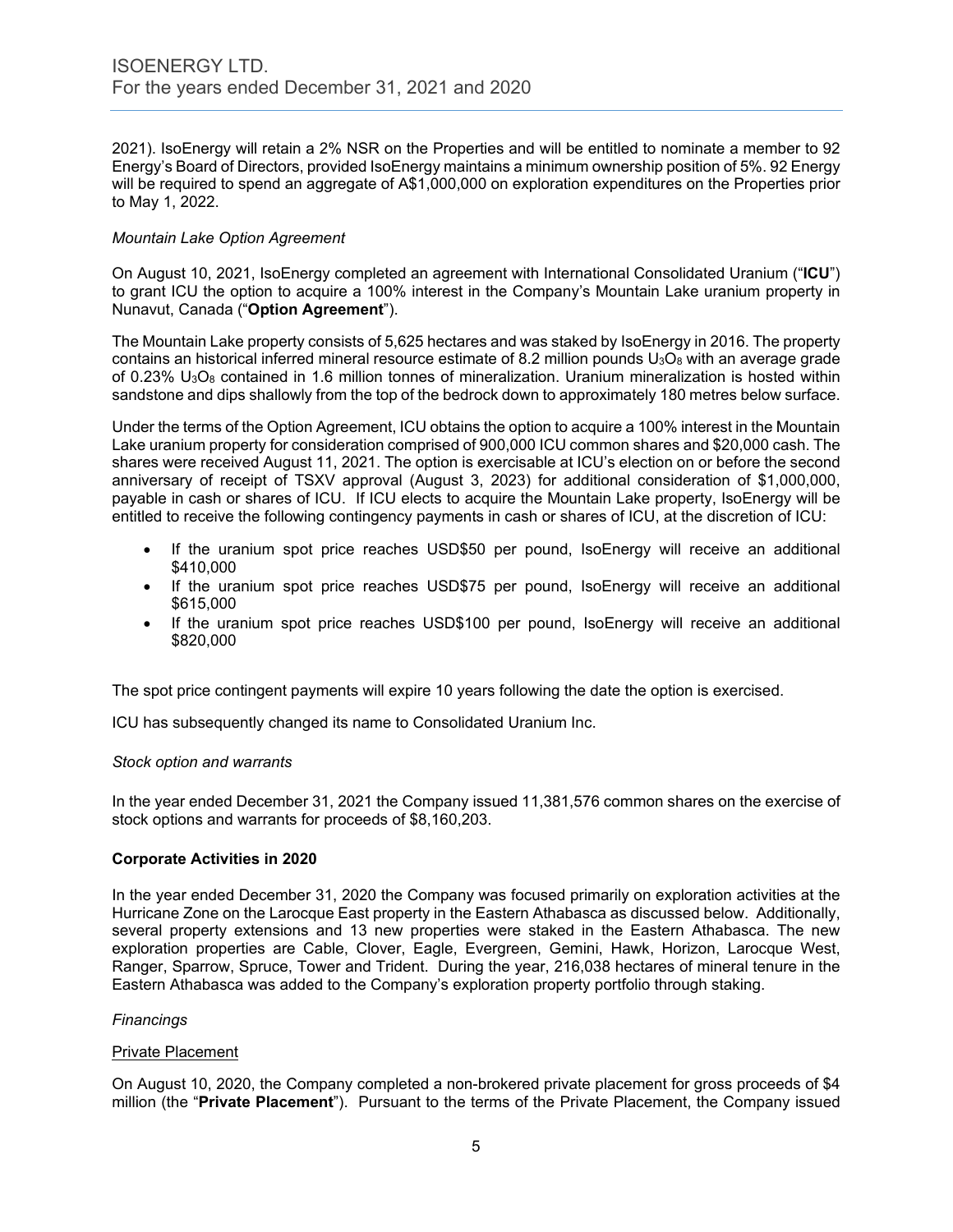5,882,352 common shares at a price of \$0.68 per share (the "**Private Placement Price**"), of which NexGen subscribed for 4,411,764 common shares.

#### Convertible debt

On August 18, 2020, IsoEnergy entered into an agreement with Queen's Road Capital Investment Ltd. (the "**Debentureholder**") for a US\$6 million private placement of unsecured convertible debentures (the "**Debentures**"). The Debentures will be convertible at the holder's option at a conversion price of \$0.88 (the "**Conversion Price**") into a maximum of 9,206,311 common shares (the "**Maximum Conversion Shares**") of the Company.

On conversion of any portion of the principal amount of the Debentures, if the number of common shares to be issued on such conversion, taking into account all common shares issued in respect of all prior conversions would result in the common shares to be issued exceeding the Maximum Conversion Shares, on such conversion the Debentureholder shall be entitled to receive a payment (the "**Exchange Rate Fee**") equal to the number of common shares that are not issued as a result of exceeding the Maximum Conversion Shares, multiplied by the 20-day volume-weighted average trading price ("**VWAP**"). IsoEnergy can elect to pay the Exchange Rate Fee in cash or, subject to the TSXV approval, in common shares of the Company.

#### *Terms of the Debentures*

The Debentures carry an 8.5% coupon (the "**Interest**") over a 5-year term and are convertible at the holder's option into common shares of the Company at a conversion price of \$0.88, which Conversion Price is equal to a 30% premium to the Private Placement Price.

The Company will be entitled, on or after the third anniversary of the date of issuance of the Debentures, at any time the 20-day VWAP of the Company's shares listed on the TSXV exceeds 130% of the Conversion Price, to redeem the Debentures at par plus accrued and unpaid Interest.

The Interest is payable semi-annually with 6% payable in cash and 2.5% payable in common shares of the Company, subject to TSXV approval, at a price equal to the 20-day VWAP of the Company's common shares on the TSXV on the twenty days prior to the date such Interest is due.

The Interest can be reduced to 7.5% per annum on the public dissemination by the Company of an economically positive preliminary economic assessment study, at which point the cash component of the Interest will be reduced to 5% per annum.

Upon completion of a change of control (which includes in the case of the holders' right to redeem the Debentures, a change in the Chief Executive Officer of the Company), the holders of the Debentures or the Company may require the Company to purchase or the holders to redeem, as the case may be, any outstanding Debentures in cash at: (i) on or prior to August 18, 2023, 130% of the principal amount; and (ii) at any time thereafter, 115% of the principal amount, in each case plus accrued but unpaid interest, if any. In addition, upon the public announcement of a change of control that is supported by the Board, the Company may require the holders of the Debentures to convert the Debentures into common shares at the Conversion Price provided the consideration payable upon the change of control exceeds the Conversion Price and is payable in cash.

A "change of control" of the Company is defined as consisting of: (i) the acquisition, directly or indirectly, by a person or group of persons acting jointly or in concert of voting control or direction over 50% or more of the outstanding common shares, (ii) the amalgamation, consolidation or merger of the Company with or into another entity as a result of which the holders of common shares immediately prior to such transaction, directly or indirectly, hold less than 50% of voting control or direction over the entity carrying on the business of the Company following such transaction, (iii) the sale, assignment, transfer or other disposition of all or substantially all of the property or assets of the Company to another entity in which the holders of common shares immediately prior to such transaction, directly or indirectly, hold less than 50% of voting control or direction following such transaction, (iv) the removal by resolution of the shareholders of the Company, of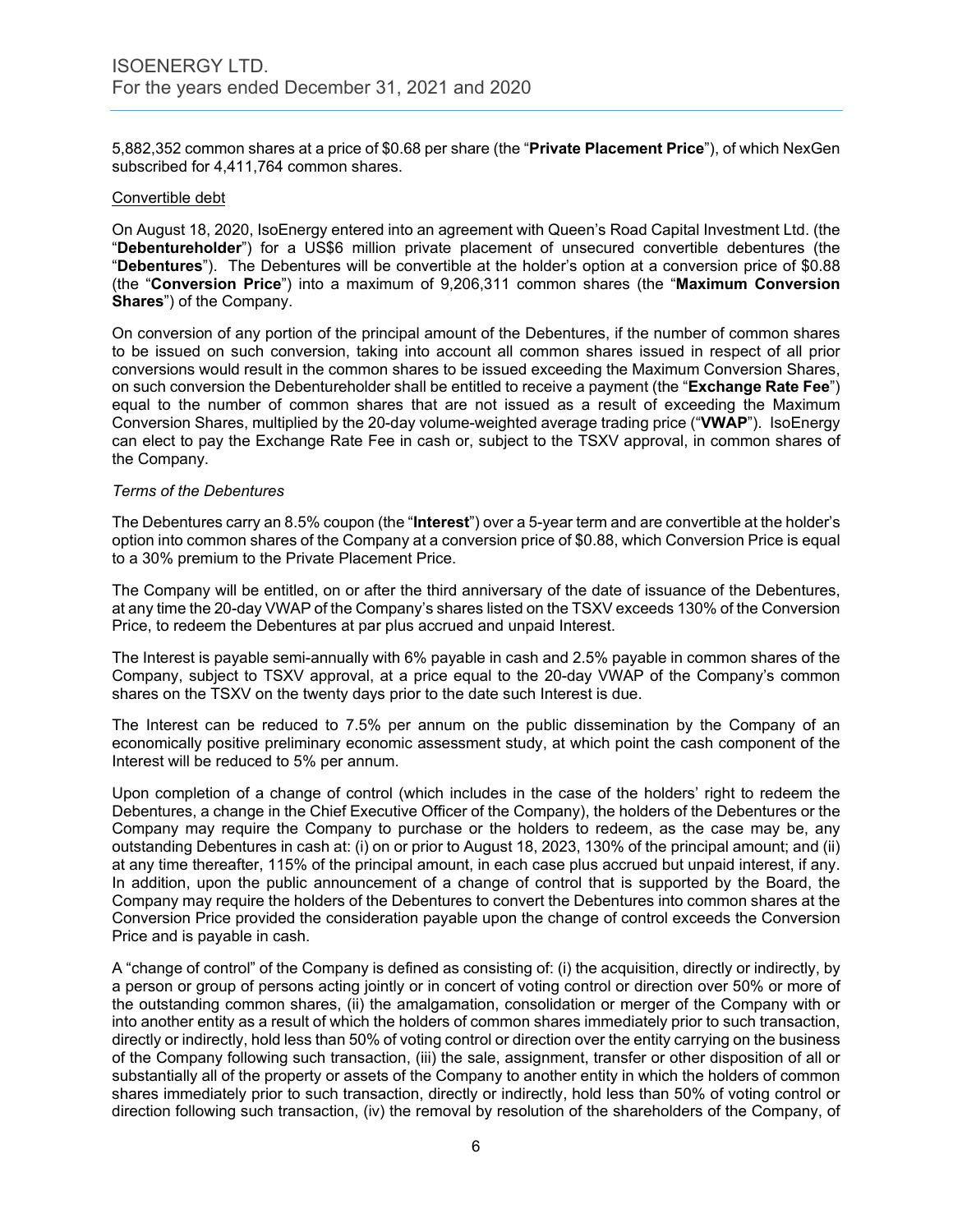a majority of the then incumbent directors of the Company, which removal has not been recommended in the Company's management information circular, or the failure to elect to the Company's board of directors a majority of the directors proposed for election by management in the Company's management information circular; or (v) the acquisition by any transaction, directly or indirectly, by a person or group of persons acting jointly or in concert of voting control or direction over more of the common shares than are then held by NexGen.

# Flow-through shares

On December 22, 2020, the Company issued 2,702,703 flow-through shares (the "**2020 FT Shares**") at a price of \$1.48 per 2020 FT Share for aggregate gross proceeds of \$4 million.

# **Exploration and Evaluation Spending**

During the year ended December 31, 2021 the Company incurred \$7,341,264 of exploration spending primarily on Larocque East and Geiger as set out below. The Company elected not to carry out a winter drilling program due to concerns over COVID 19. See "Outlook" below for future drilling plans.

|                            | Geiger      | Larocque East | <b>Other</b> | <b>Total</b> |
|----------------------------|-------------|---------------|--------------|--------------|
| <b>Drilling</b>            | \$898,527   | \$2.165.264   | \$11.575     | \$3,075,366  |
| Geological and geophysical | 201.484     | 428,913       | 144.844      | 775.241      |
| Labour and wages           | 121.495     | 610,102       | 82.931       | 814,528      |
| Geochemistry and assays    | 91.383      | 210.106       | 31.361       | 332.850      |
| Camp costs                 | 2.350       | 537,791       |              | 540.141      |
| <b>Travel and other</b>    | 39,180      | 140,680       | 45,248       | 225,108      |
| Cash expenditures          | 1.354.419   | 4,092,856     | 315,959      | 5,763,234    |
| Share-based compensation   | 232.809     | 1,169,076     | 158,912      | 1,560,797    |
| <b>Depreciation</b>        |             | 17,233        |              | 17,233       |
| <b>Total expenditures</b>  | \$1,587,228 | \$5,279,165   | \$474,871    | \$7,341,264  |

#### Geiger

#### *Spring 2021 – Historical Drill Core Review*

A program of historical drill core relogging and resampling was completed in mid-June to verify historical drilling logs and procure modern, multielement geochemical data to assist in the prioritization of areas within the project for follow-up drilling in the second half of 2021.

#### *Summer 2021 – Diamond Drilling*

A program of core drilling was carried out at the Geiger project in July and August 2021. Twelve drill holes totaling 4,428 metres were completed to follow up on anomalous results intersected by historical drill holes including anomalous geochemistry, strong sandstone alteration hosting elevated radioactivity, and graphitic basement rocks with significant structures. The depth to the unconformity in the target area is shallow, ranging between 140 metres and 220 metres.

The most noteworthy result of the summer 2021 diamond drilling is the discovery of a zone of significant sandstone alteration associated with the 3B electromagnetic conductor. The 3B conductor was identified by IsoEnergy in July during a reinterpretation of historical airborne geophysical survey data. While testing the 3A conductor to the north, drill hole GG21-21 intersected significant sandstone alteration and structure interpreted to be related to the 3B conductor to the south. GG21-27 targeted the 3B conductor and followed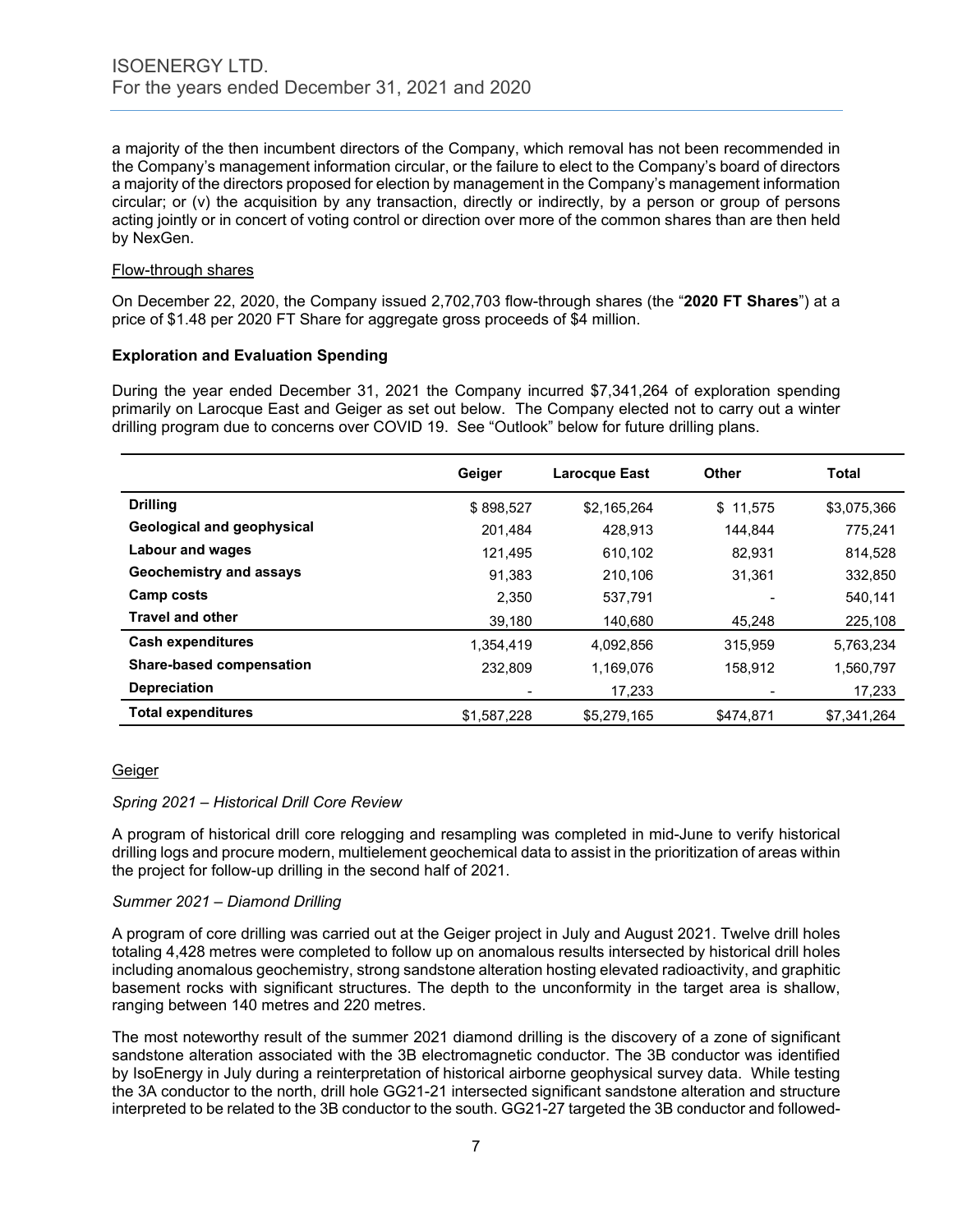up the sandstone alteration and structure intersected by GG21-21. GG21-27 intersected an interval of graphitic basement hosting structures 155 metres below the unconformity which correlates to the center of the interval of strongest alteration and structure in GG21-21. The alteration zone locally contains a strongly illitic signature, a feature consistent with alteration zones proximal to uranium deposits in the Athabasca basin. Uranium and uranium pathfinder element concentrations within the alteration zone are low. Importantly, the 3B conductor associated with this sandstone alteration and graphitic basement has been tested only indirectly by the two 2021 drill holes and is completely untested along its remaining 4.5 kilometres of strike length.

#### *December 2021 – Ground Geophysical Surveying*

Due to limited survey crew availability projected for the first half of 2022 a program of ground geophysical surveying planned for the first quarter of 2022 commenced in the fourth quarter of 2021. The planned geophysical work comprises 75 line-kilometres of fixed-loop time-domain electromagnetic surveying in the Q23 and Q48 areas in the southern and northern portions of the Geiger project. Survey work at Geiger was completed on January 28<sup>th</sup>, 2022 and interpretation of the results is underway.

#### Larocque East

# *Spring 2021 – Geophysics*

A program of DC-Resistivity ground geophysical surveying was completed at Larocque East from June 16<sup>th</sup> to July 13<sup>th</sup>. Originally intended for the late winter to early spring breakup period, the survey was postponed due to COVID-19 concerns. The 54 line-kilometre survey comprises 19 survey lines spaced 200 metres apart covering the eastern half of the Larocque Lake conductor system on the Larocque East project. A similar DC-Resistivity survey completed at Larocque East in 2019 successfully tracked the Larocque Lake conductor system from the Hurricane zone eastward to the western end of the 2021 survey area and mapped numerous zones of relatively lower sandstone resistivity which may be indicative of enhanced sandstone alteration. The 2021 resistivity survey mapped basement resistivity lows coincident with historical electromagnetic conductors throughout the survey area, as well as coincident and standalone zones of decreased resistivity in the overlying sandstone potentially caused by hydrothermal alteration zones. Drilling is planned to follow-up these results in Q1 2022

#### *Summer 2021 – Drilling*

In early September through early November IsoEnergy completed a program of core drilling at the Larocque East project totaling 12,780 metres in 30 completed drill holes and seven drill holes abandoned before reaching their target depth. Twelve drill holes were planned to expand the footprint of the Hurricane zone and included drilling at both the western and the eastern sides of the zone. Four infill drill holes were planned between existing drill fences to provide information on the continuity of the higher-grade portions of the zone. Fourteen exploration drill holes were planned in two target areas. The main target area was a threekilometre-long section of the Larocque Lake trend where DC-resistivity signatures similar to that of Hurricane are present and historical drilling has intersected alteration, structures, graphitic basement, and anomalous geochemistry. The second target area included trends of decreased resistivity in the sandstone and basement and is located southeast of and subparallel to the Hurricane zone stratigraphy

Drilling results at the Hurricane zone include intersections of significant radioactivity in several drill holes outside the previously defined mineralized footprint (i.e., LE21-78C1, LE21-82, LE21-84, LE21-87A, LE21- 91, LE21-93, LE21-101, LE21-103, LE21-105 and LE21-107). While exploration drill holes intersected zones of significant alteration and structure in the sandstone and basement leading to the development of follow-up targets for further testing, no significant radioactivity was intersected.

Due to a backlog at the analytical laboratory the final geochemical results were not received until late January 2022. The strongest result of the 2021 drilling at Hurricane was drill hole LE21-107, which intersected 6.5 metres averaging 20.4%  $U_3O_8$  including a 3.5 metre subinterval averaging 34.5%  $U_3O_8$ .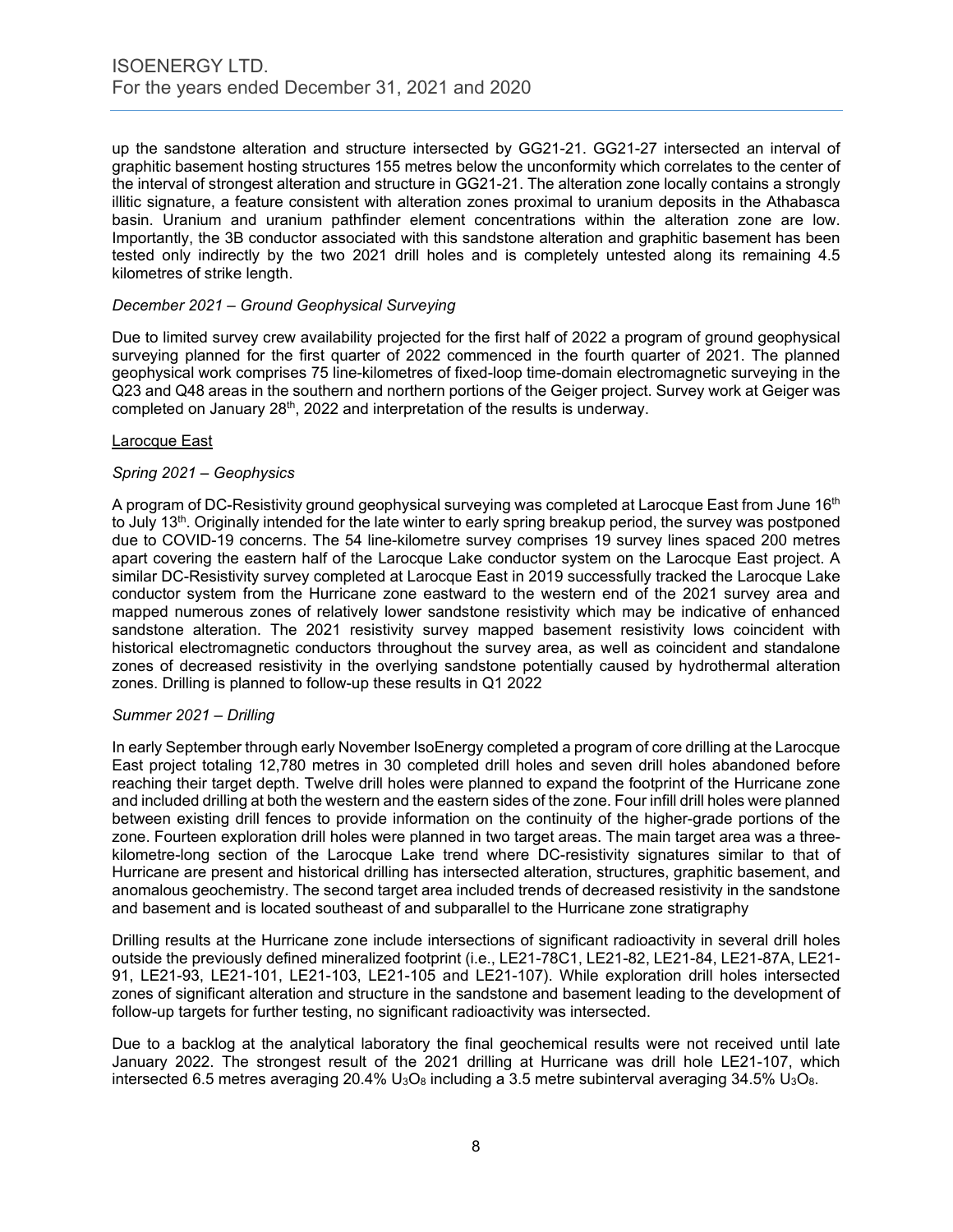# *Spring 2021 – Land Acquisition*

In June 2021 IsoEnergy expanded the Larocque East project by purchasing two mineral claims totaling 902 hectares from Eagle Plains Resources Ltd. (EPL). Mineral claim MC00013560 is located 540 metres southeast of the southeastern corner of Larocque East and covers a section of the Anvil Lake trend, a north-northwest trending package of basement rocks which includes graphitic pelitic gneisses. Mineral claim MC00013747 is located within the far western portion of Larocque East and covers a 7.5-kilometrelong section of the Bell Lake trend, an east-west oriented package of basement rocks which includes graphitic pelitic gneisses. Both trends host weak uranium mineralization intersected by historical drill holes. IsoEnergy paid EPL \$25,000 in cash in exchange for a 100% interest in the two mineral claims. Compensation also includes a 2% Net Smelter Returns ("NSR") royalty on the two claims payable to EPL, of which 1% may be bought back by IsoEnergy for \$1.0 million.

# *Winter 2021 – Drilling*

Drilling at Larocque East planned for the winter of 2021 was not completed due to concerns about COVID-19. The planned 10,000 metre, 24 drill hole program was designed to expand the footprint of the Hurricane zone, to further test the high-grade core of the Hurricane zone, and to explore the Larocque East project well to the east of the Hurricane zone.

# Collins Bay Extension

# *Fall 2021 - Geophysics*

An airborne Versatile Time-Domain Electromagnetic (VTEM-Plus) and spectrometer survey was begun at the Collins Bay Extension project in late September. The 567 line-kilometre survey covered the southwestern portion of the Collins Bay Extension and was intended to map extensions of the Tent-Seal and Collins Bay conductive trends associated with mineralization at the Eagle Point, Rabbit Lake, and Collins Bay deposits. The survey was completed in early October 2021 and interpretation of the results is ongoing.

# Other Properties – Soil Geochemistry Surveys

Soil geochemistry surveys were completed at three uranium properties in the Eastern Athabasca. A total of 1,085 samples were collected from the 2Z (466), Larocque West (407) and Sparrow (212) properties. Analytical results were received in the fourth quarter of 2022 and interpretation is ongoing.

#### Other Properties – Land Acquisition

During the year ended December 31, 2021, property extensions were acquired by land staking at East Rim (5,483 hectares) and Trident (295 hectares).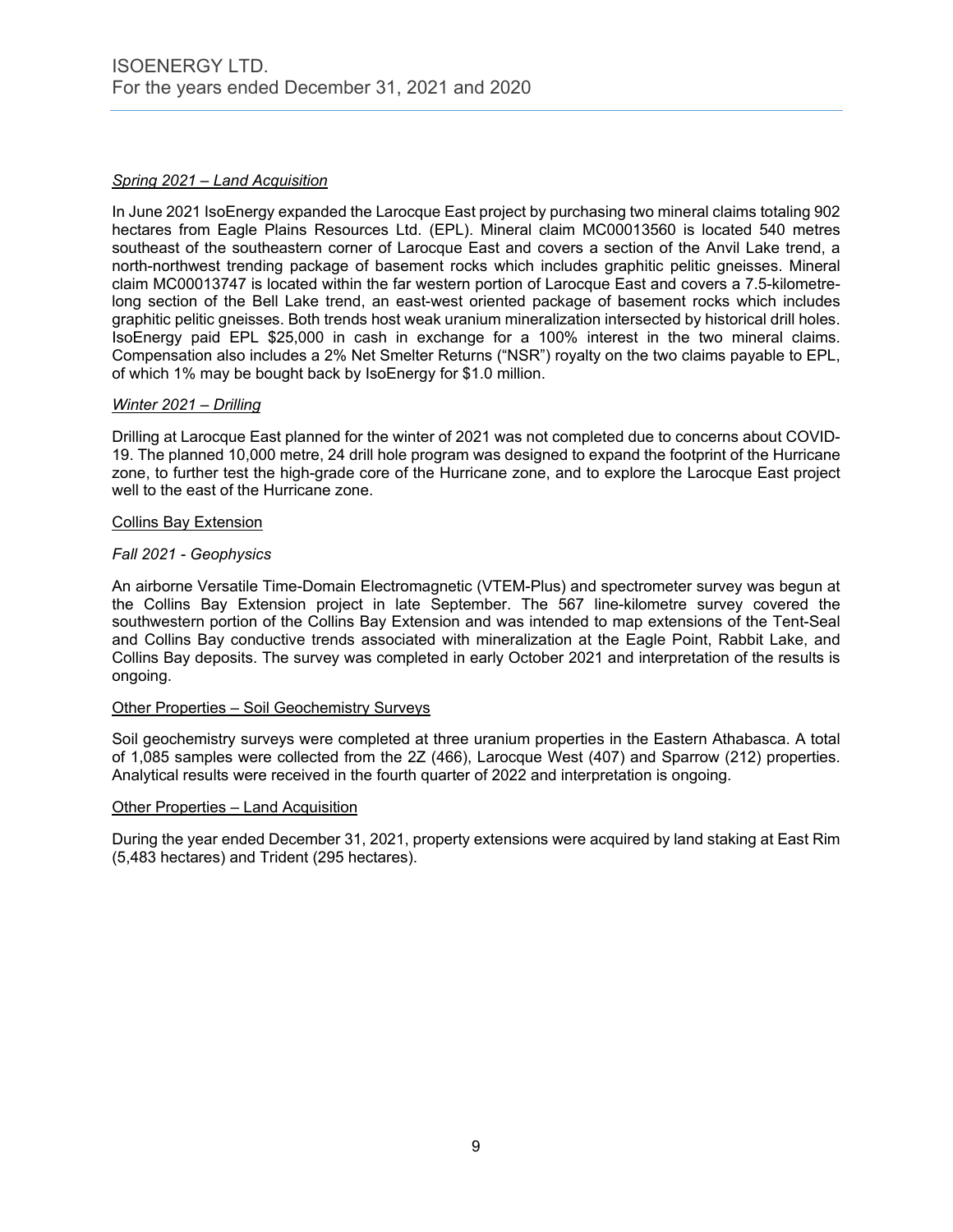During the year ended December 31, 2020, IsoEnergy completed a winter (January to March) drill program and a summer (August to October) drill program at the Hurricane Zone on the Larocque East property, drilling 19,900 metres in 48 drill holes and incurred the following exploration and evaluation expenditures:

|                                   | <b>Larocque East</b> | <b>Other</b><br>properties | <b>Total</b> |
|-----------------------------------|----------------------|----------------------------|--------------|
| <b>Drilling</b>                   | \$2,787,007          | \$13,357                   | \$2,800,364  |
| <b>Geological and geophysical</b> |                      | 30,500                     | 30,500       |
| <b>Labour and wages</b>           | 1,114,729            | 25,886                     | 1,140,615    |
| <b>Geochemistry and assays</b>    | 317,508              |                            | 317,508      |
| Environmental                     | 133,949              | 3,134                      | 137,083      |
| <b>Engineering</b>                | 224,620              |                            | 224,620      |
| Camp costs                        | 594,539              |                            | 594,539      |
| <b>Travel and other</b>           | 128,625              | 4,136                      | 132,761      |
| <b>Cash expenditures</b>          | 5,300,977            | 77,013                     | 5,377,990    |
| Share-based compensation          | 234,956              |                            | 234,956      |
| <b>Depreciation</b>               | 9,599                |                            | 9,599        |
| <b>Total expenditures</b>         | \$5,545,532          | \$77,013                   | \$5,622,545  |

A description of exploration activities during the year ended December 31, 2020 by property is set forth below.

#### *Summer 2020 – Drilling*

A 20-hole drill program was started in August and after being expanded to 24 drill holes due to strong results, was completed by October 23, 2020. The objective was to extend mineralization to the south on the western, strongly mineralized portion of the zone, plus evaluate the eastern side of the zone for additional uranium mineralization. Results of the program are encouraging, with several strong intersections on the western side that significantly extend the mineralized footprint to the south. Examples include drill holes LE20-57 (10.0 metres @ 11.7% U<sub>3</sub>O<sub>8</sub>), LE20-62 (4.5 metres @ 6.2% U<sub>3</sub>O<sub>8</sub>), LE20-64 (5.0 metres @ 48.8% U3O8), LE20-68 (11.0 metres @ 6.9% U3O8), LE20-72 (6.0 metres @ 6.2% U3O8), and LE20-76 (7.5 metres  $\omega$  38.8% U<sub>3</sub>O<sub>8</sub>). At the end of the summer drilling program the zone now measures at least 575 metres long, up to 75 metres across, and up to 11 metres thick. Several sections on the western end of the Hurricane zone remain open for expansion.

During the summer 2020 exploration drilling program the Company also collected downhole geotechnical and hydrogeological engineering data. This information will improve the understanding of the mineralized zone properties and support potential future extraction studies. In addition, environmental data collection was initiated on specific areas of the ecosystem (i.e., aquatic, atmospheric) where multi-year and multiseason data would be required to support potential future environmental studies.

# *Winter 2020 – Drilling*

An originally planned 20-hole drilling program at the Larocque East property was expanded to 24 drill holes due to encouraging results at the Hurricane Zone. Utilizing two drills, the Company evaluated the potential to expand mineralization along-strike to the western property boundary with one rig and also evaluated the potential for additional mineralization well to the east of the current Hurricane zone footprint. Drilling toward the western property boundary was particularly successful, with thick and high-grade uranium mineralization intersected in several drill holes. Examples include drill holes LE20-34 (8.5 metres @ 33.9% U3O8), LE20-32A (8.5 metres @ 19.6% U3O8), LE20-40 (4.0 metres @ 20.5% U3O8), LE20-51 (7.5 metres  $\omega$  14.5% U<sub>3</sub>O<sub>8</sub>), LE20-52 (7.5 metres  $\omega$  22.7% U<sub>3</sub>O<sub>8</sub>) and LE20-53 (10.5 metres  $\omega$  11.7% U<sub>3</sub>O<sub>8</sub>). The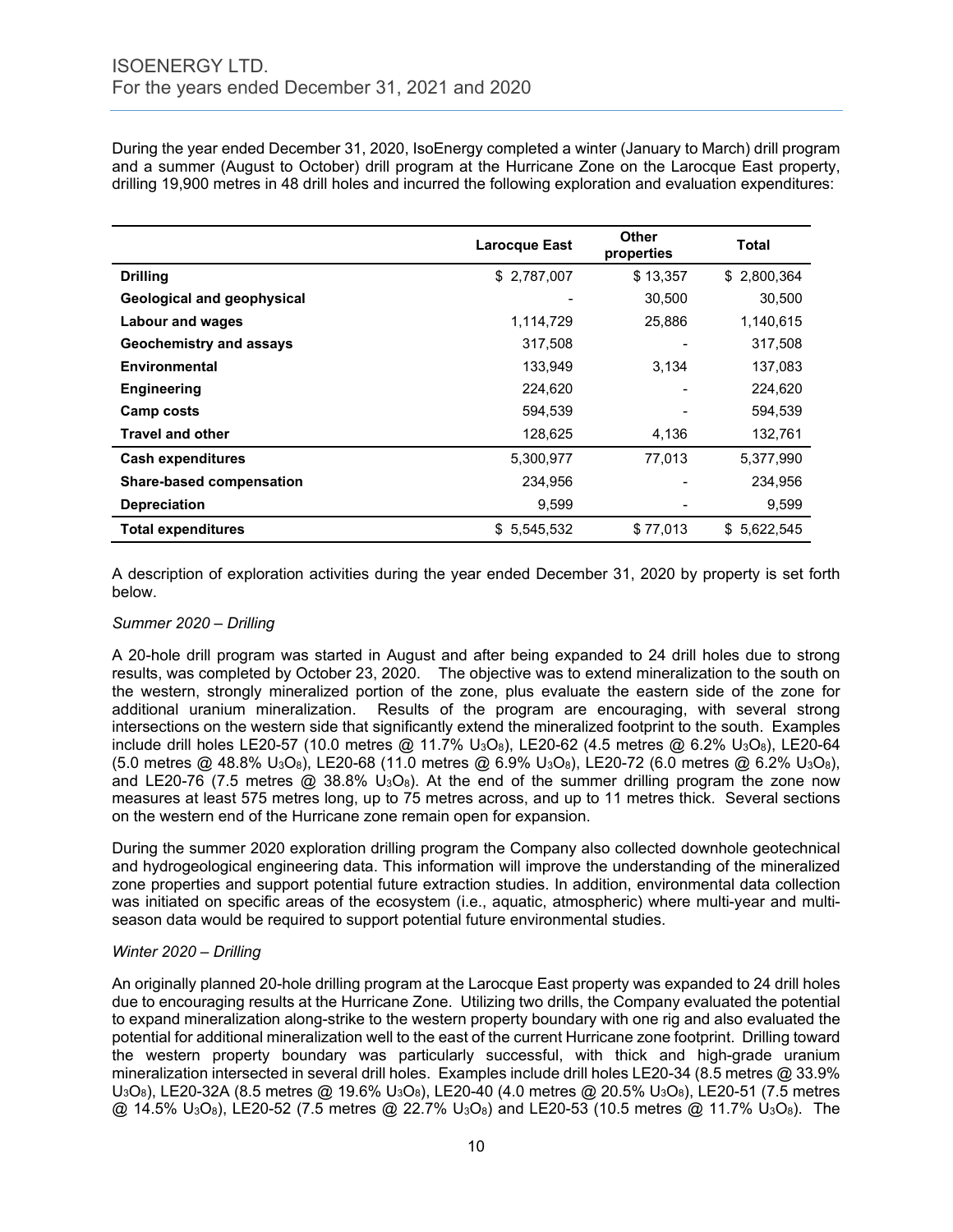zone now measures at least 575 metres long, 40 metres across, and up to 11 metres thick. Most sections, including all of those on the higher-grade western end of the Hurricane zone footprint, are open for expansion.

#### *Previous work*

The Company completed a total of 29 drill holes in two drilling campaigns at the Hurricane Zone in 2019 one in the winter (January to March) and one in the summer (June to August). This work followed up on the single hole (the discovery hole) drilled in the summer of 2018. Both of the 2019 programs were successful in expanding the Hurricane zone. By the end of the summer, the zone had grown to 500 metres long, 40 metres wide and up to 10 metres thick.

#### **Outlook**

The Company intends to actively explore all of its projects as and when resources permit. The nature and extent of further exploration on any of the Company's properties however will depend on the results of completed and ongoing exploration activities, an assessment of its recently acquired properties and the Company's financial resources.

As of the date hereof, the Company's exploration priorities are the Larocque East, Geiger, Thorburn Lake, Radio, Hawk, Ranger and Collins Bay Extension properties.

A program of core drilling at the Larocque East property began in mid-January 2022 and is anticipated to extend until late March. The program will focus on continued exploration at the Hurricane Zone and along extensions to the east within the footprint of the 2019 and 2021 geophysical surveys. The drilling is planned to comprise a minimum of 30 drill holes totaling approximately 12,000 metres. Drilling will be split between continued efforts to expand the mineralization at Hurricane (20%) and exploration of the Larocque Lake trend within the property (80%). Exploration drill holes will be reallocated to the Hurricane zone as warranted by results.

Programs of ground geophysical surveying are planned at the Geiger, Hawk and Ranger projects during the winter of 2022. Fixed-loop time-domain electromagnetic surveys will upgrade historical conductors within underexplored areas to ready these projects for diamond drill testing at a later date. Survey coverage is planned to total 75 line-kilometres at Geiger (completed in January 2022), 35 line-kilometres at Hawk, and 54 line-kilometres at Ranger.

Several other exploration activities are planned in the future but are not currently scheduled. Work on the Evergreen, Spruce, East Rim, Full Moon and Edge projects is expected to initially include a variety of airborne surveys to broadly evaluate the projects and identify target areas. Future work on the Thorburn Lake property will include follow-up drilling in the area of TBN17-23 and 27, drill evaluations of other geophysical anomalies generated in 2016 and geophysical anomalies generated by the survey recently completed in 2017. At Radio, additional drilling is required to continue to evaluate high priority geophysical targets on the property.

#### **SELECTED FINANCIAL INFORMATION**

Management is responsible for the Annual Financial Statements referred to in this MD&A. The Audit Committee of the Company's Board of Directors has been delegated the responsibility to review the Annual Financial Statements and MD&A and make recommendations to the Company's Board. It is the Board which has final approval of the Annual Financial Statements and MD&A.

The Annual Financial Statements have been prepared in accordance with International Financial Reporting Standards ("**IFRS**") as issued by the International Accounting Standards Board ("**IASB**") and the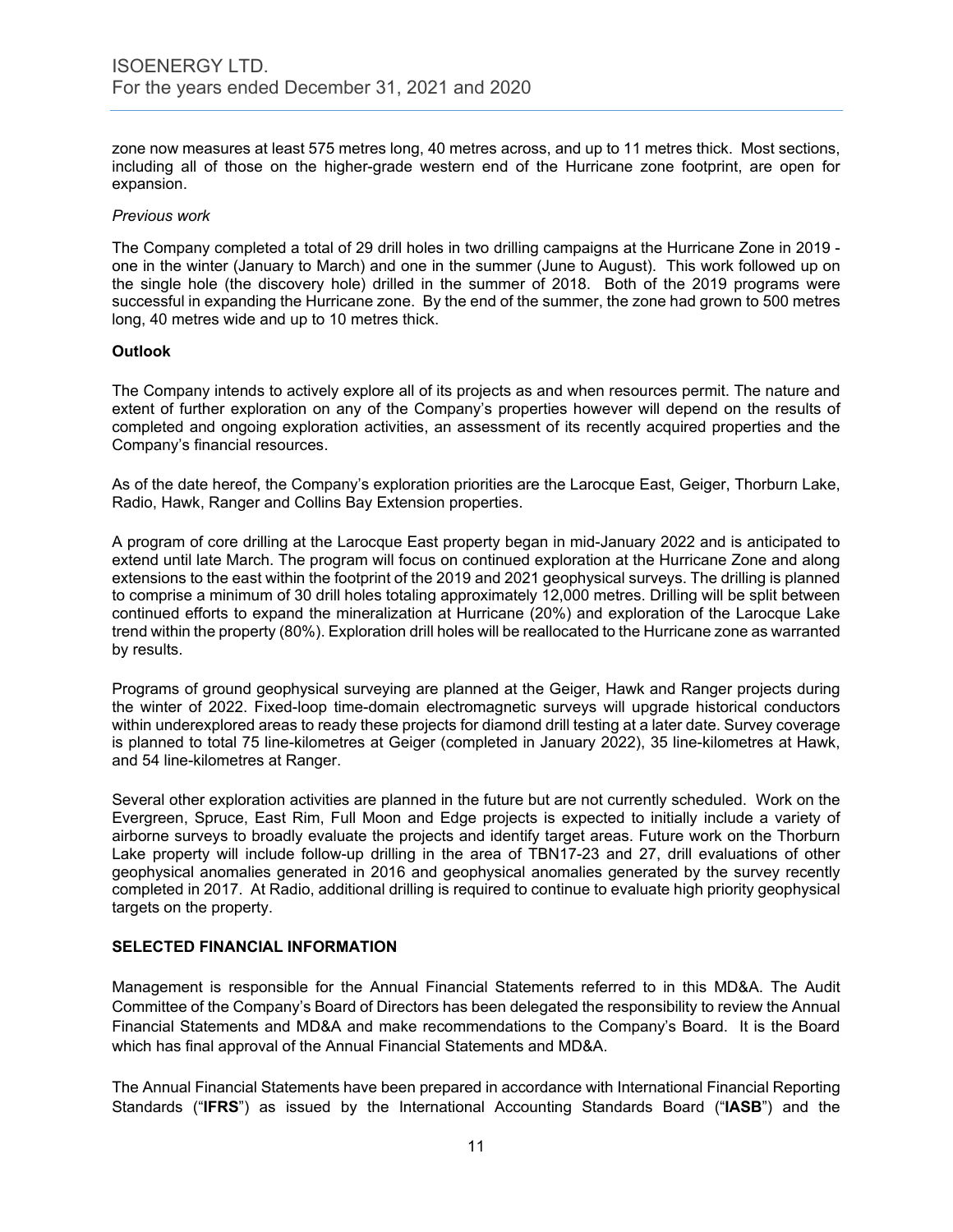International Financial Reporting Interpretations Committee ("**IFRIC**"). Based on the nature of the Company's activities, both presentation and functional currency is Canadian dollars.

The Company's Annual Financial Statements have been prepared using IFRS applicable to a going concern, which assumes that the Company will be able to realize its assets and discharge its liabilities in the normal course of business for the foreseeable future. The ability of the Company to continue as a going concern is dependent on its ability to obtain financing and achieve future profitable operations.

#### **Results of Operations**

During the year ended December 31, 2021, the Company capitalized \$7,341,264 of exploration and evaluation costs to exploration and evaluation assets. The costs of these activities are capitalized to exploration and evaluation assets and are described in the Discussion of Operations section above.

The following financial data is derived from the Annual Financial Statements and should be read in conjunction with IsoEnergy's Annual Financial Statements.

|                                                        | For the three months ended<br>December 31 |               | For the year ended<br>December 31 |               |
|--------------------------------------------------------|-------------------------------------------|---------------|-----------------------------------|---------------|
|                                                        | 2021                                      | 2020          | 2021                              | 2020          |
| <b>General and administrative costs</b>                |                                           |               |                                   |               |
| Share-based compensation                               | \$2,390,740                               | \$<br>87,942  | \$3,739,554                       | \$<br>469,473 |
| Administrative salaries, contract and director<br>fees | 381,144                                   | 528,335       | 2,137,082                         | 1,082,459     |
| Investor relations                                     | 70,713                                    | 341,184       | 281,701                           | 860,402       |
| Office and administrative                              | 49,132                                    | 25,434        | 148,240                           | 112,491       |
| Professional fees                                      | 104,542                                   | 75,768        | 264,161                           | 266,340       |
| Travel                                                 | 6,515                                     |               | 8,433                             | 40,446        |
| Public company costs                                   | 14,155                                    | 28,889        | 119,232                           | 123,550       |
| Depreciation expense                                   |                                           | 15,528        | 29,398                            | 62,112        |
| Total general and administrative costs                 | (3,016,941)                               | (1, 103, 080) | (6,727,801)                       | (3,017,273)   |
| Interest income                                        | 12,546                                    | 19,745        | 66,660                            | 57,411        |
| Interest on lease liability                            |                                           | (1, 123)      | (5, 230)                          | (8,976)       |
| Interest on convertible debentures                     | (162, 971)                                | (168, 924)    | (641, 836)                        | (248, 962)    |
| Gain on sale of assets and option agreement            | (15, 320)                                 |               | 3,595,382                         |               |
| Fair value loss on convertible debentures              | (2,699,713)                               | (7,451,317)   | (11,036,471)                      | (6,331,940)   |
| Foreign exchange gain                                  | (5,629)                                   | (123, 546)    | (16, 712)                         | (86, 351)     |
| Other income                                           |                                           | 9,087         | 29,274                            | 34,837        |
| Loss from operations                                   | (5,888,028)                               | (8,819,158)   | (14, 736, 734)                    | (9,601,254)   |
| Deferred income tax recovery (expense)                 | 169,533                                   | 331,390       | (1,043,960)                       | 57,881        |
| Loss and comprehensive loss                            | \$(5,718,495)                             | \$(8,487,768) | \$(15,780,694)                    | \$(9,543,373) |

During the three months and year ended December 31, 2021, the Company recorded a loss of \$5,718,495, and \$15,780,694, respectively, compared to a loss of \$8,487,768 and \$9,543,373 in the three months and year ended December 31, 2020, respectively. The increased loss for the year ended December 31, 2021 was predominantly the result of the fair value loss on the Debentures that were issued in August 2020.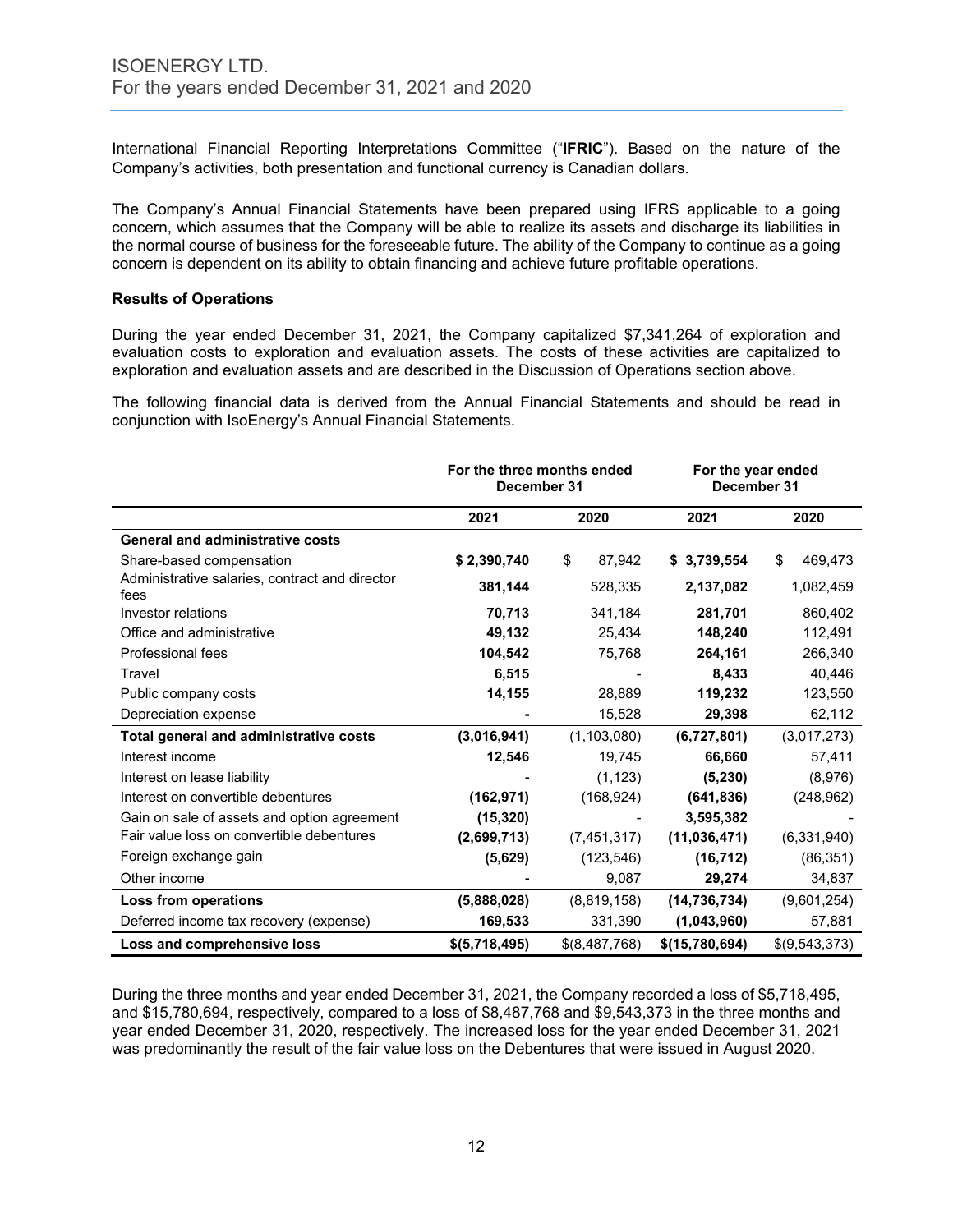# **General and administrative costs**

Share-based compensation charged to the statement of loss and comprehensive loss was \$2,390,740 and \$3,739,554 in the three months and year ended December 31, 2021, respectively compared to \$87,942 and \$469,473 in the three months and year ended December 31, 2020, respectively. The share-based compensation expense is a non-cash charge calculated using the graded vesting method of the Black-Scholes values. Stock options granted to directors, consultants and employees vest over two years with the corresponding share-based compensation expense being recognized over this period. Variances in share-based compensation expense are expected from period to period depending on many factors, including whether options are granted in a period and whether options have fully vested or have been cancelled in a period. In the year ended December 31, 2021 there were 4,540,000 options granted at an average exercise price of \$3.49 compared to 2,510,000 options granted at an average exercise price of \$0.63 in the year ended December 31, 2020. The charge to earnings was higher in the year ended December 31, 2021 due to the greater number of options issued, higher share price on the options issued and accelerated vesting of certain options in the year ended December 31, 2021.

Administrative salaries, contracts and directors' fees at \$381,144 and \$2,137,082 for the three months and year ended December 31, 2021 respectively, compared to \$528,335 and \$1,082,459 in the three months and year ended December 31, 2020. The decrease in the three months ended December 31, 2021 is due to lower annual bonuses paid. The increase in the year ended December 31, 2021 is due primarily to costs relating to the resignation of the former Chief Executive Officer, a change in allocation of salaries from exploration and evaluation to general and administrative costs to reflect the Company's activities and higher BC Employer Health Tax resulting from the inclusion of stock option gains in remuneration. On February 15, 2021, the former Chief Executive Officer resigned and was paid \$897,254 in accordance with the terms of his employment contract.

Investor relations expenses were \$70,713 and \$281,701 for the three months and year ended December 31, 2021, respectively, compared to \$341,184 and \$860,402 in the three months and year ended December 31, 2020, respectively and related primarily to costs incurred in communicating with existing and potential shareholders and marketing. The costs were lower in the year ended December 31, 2021 due to fewer conferences and investor initiatives.

Office and administrative expenses were \$49,132 and \$148,240 for the three months and year ended December 31, 2021 compared to \$25,434 and \$112,491 in the three months and year ended December 31, 2020, respectively and consisted of office operating costs and other general administrative costs. Other general administrative expenses included communication, professional membership dues, donations, bank charges and staff training. The costs were higher in the three months and year ended December 31, 2021 due to a short-term office rental for the period from mid-February to December 31, 2021 which was \$16,601 and recorded in the fourth quarter of 2021. The Vancouver office lease, which was recorded as a lease liability was assigned to a third party on July 1, 2021. Costs were also higher in 2021 due to costs associated with the set up of the new head office in Saskatchewan.

Professional fees were \$104,542 and \$264,161 for the three months and year ended December 31, 2021, respectively, compared to \$75,768 and \$266,340 for the three months and year ended December 31, 2020, respectively. Professional fees consisted of legal fees related to the Company's business development activities, as well as accounting and tax fees related to regulatory filings. In the three months ended December 31, 2021 professional fees were higher due to costs related to fees incurred to source new employees in the new Saskatchewan head office.

Travel expenses were \$6,515 and \$8,433 for the three months and year ended December 31, 2021, respectively, compared to \$nil and \$40,446 in the three months and year ended December 31, 2020, respectively. Travel expenses relate to business development and general corporate activities and amounts vary depending on projects and activities being undertaken. Travel has been significantly reduced due to the COVID-19 pandemic.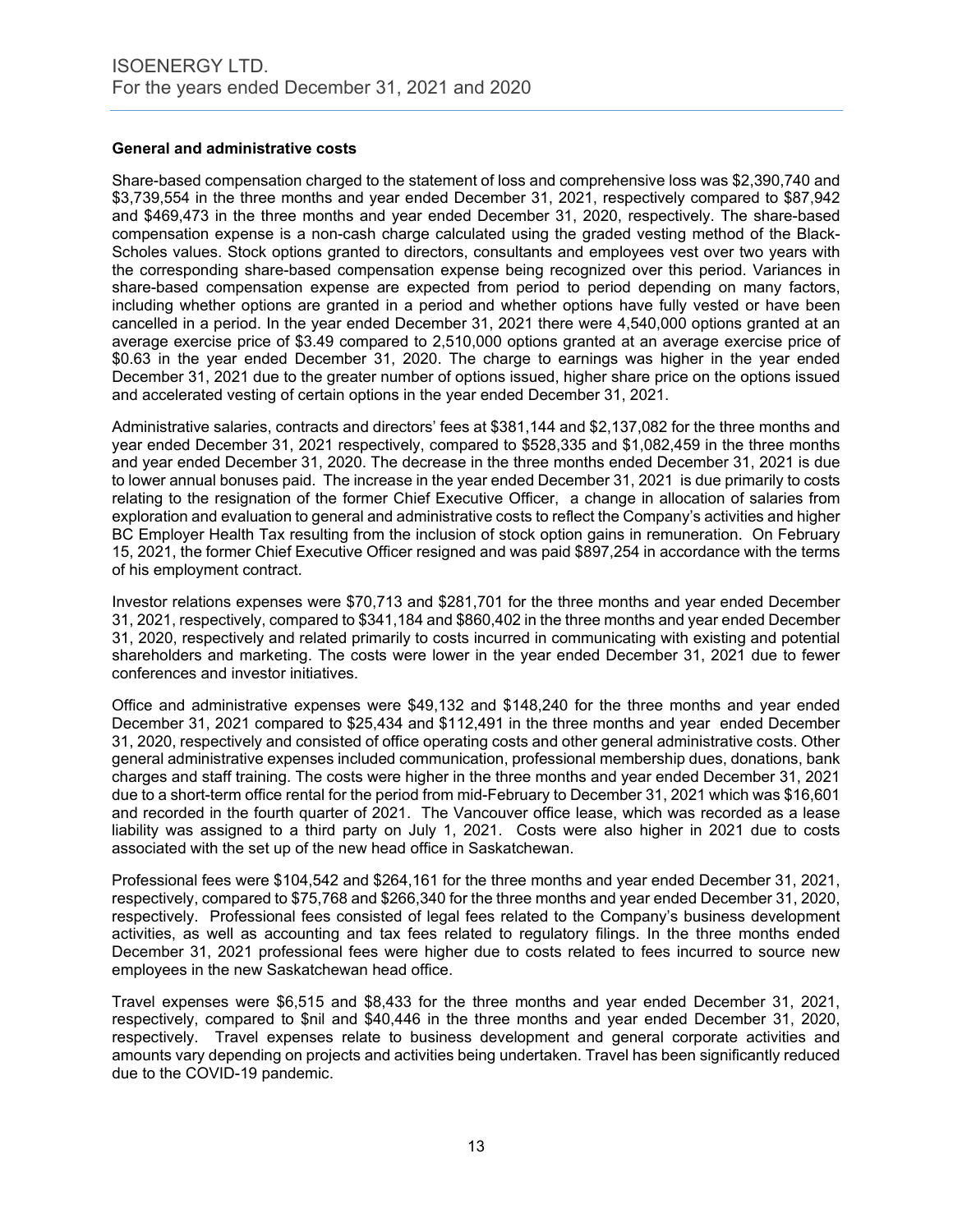Public company costs were \$14,155 and \$119,232 for the three months and year ended December 31, 2021, respectively, compared to \$28,889 and \$123,550 in the three months and year ended December 31, 2020, respectively and consisted primarily of costs associated with the Company's continuous disclosure obligations, listing fees, transfer agent costs, press releases and other shareholder communications. Costs were lower in the year ended December 31, 2021 due to fewer press releases.

Depreciation expense was \$nil and \$29,398 in the three months and year ended December 31, 2021, respectively compared to \$15,528 and \$62,112 in the three months and year ended December 31, 2020, respectively and relates primarily to the right-of-use asset, being an office lease. The Vancouver office lease was assigned to a third-party effective July 1, 2021 and therefore the right-of-use asset was derecognized.

#### **Other items**

The Company recorded interest income of \$12,546 and \$66,660 in the three months and year ended December 31, 2021, respectively compared to \$19,745 and \$57,411 in the three months and year ended December 31, 2020, respectively, which represents interest earned on cash balances.

Interest expense on lease liability was \$nil and \$5,230 for the three months and year ended December 31, 2021, respectively and \$1,123 and \$8,976 in the three months and year ended December 31, 2020, respectively and relates to the lease liability. The Vancouver office lease was assigned to a third-party effective July 1, 2021 and therefore the lease liability was derecognized.

Interest expense on Debentures was \$162,971 and \$641,836 in the three months and year ended December 31, 2021, respectively compared to \$168,924 and \$248,962 in the three months and year ended December 31, 2020, respectively and relates to the interest owing on the Debentures which were issued on August 18, 2020. The Debentures bear interest of 8.5% per annum and is payable on June 30 and December 31.

The fair value of the Debentures on December 31, 2021 was \$25,101,132 compared to \$14,033,992 at December 31, 2020. This resulted in a fair value Income (loss) on Debentures as follows:

|                                                                                                                                         | For the three months ended<br>December 31 |    |             | For the year ended December 31 |                |   |             |
|-----------------------------------------------------------------------------------------------------------------------------------------|-------------------------------------------|----|-------------|--------------------------------|----------------|---|-------------|
|                                                                                                                                         | 2021                                      |    | 2020        |                                | 2021           |   | 2020        |
| Change in fair value loss on<br>Debentures included in income (loss)                                                                    | (2,699,713)<br>S.                         | \$ | (7,451,317) |                                | \$(11,036,471) | S | (6,331,940) |
| Change in fair value of Debentures<br>attributable to the change in the credit<br>risk included in other comprehensive<br>income (loss) | (34,946)                                  |    | (72,466)    |                                | (30,669)       |   | (72,466)    |
|                                                                                                                                         | \$ (2,734,659)                            | \$ | (7,523,783) |                                | (11,067,140)   | S | (6,404,406) |
|                                                                                                                                         |                                           |    |             |                                |                |   |             |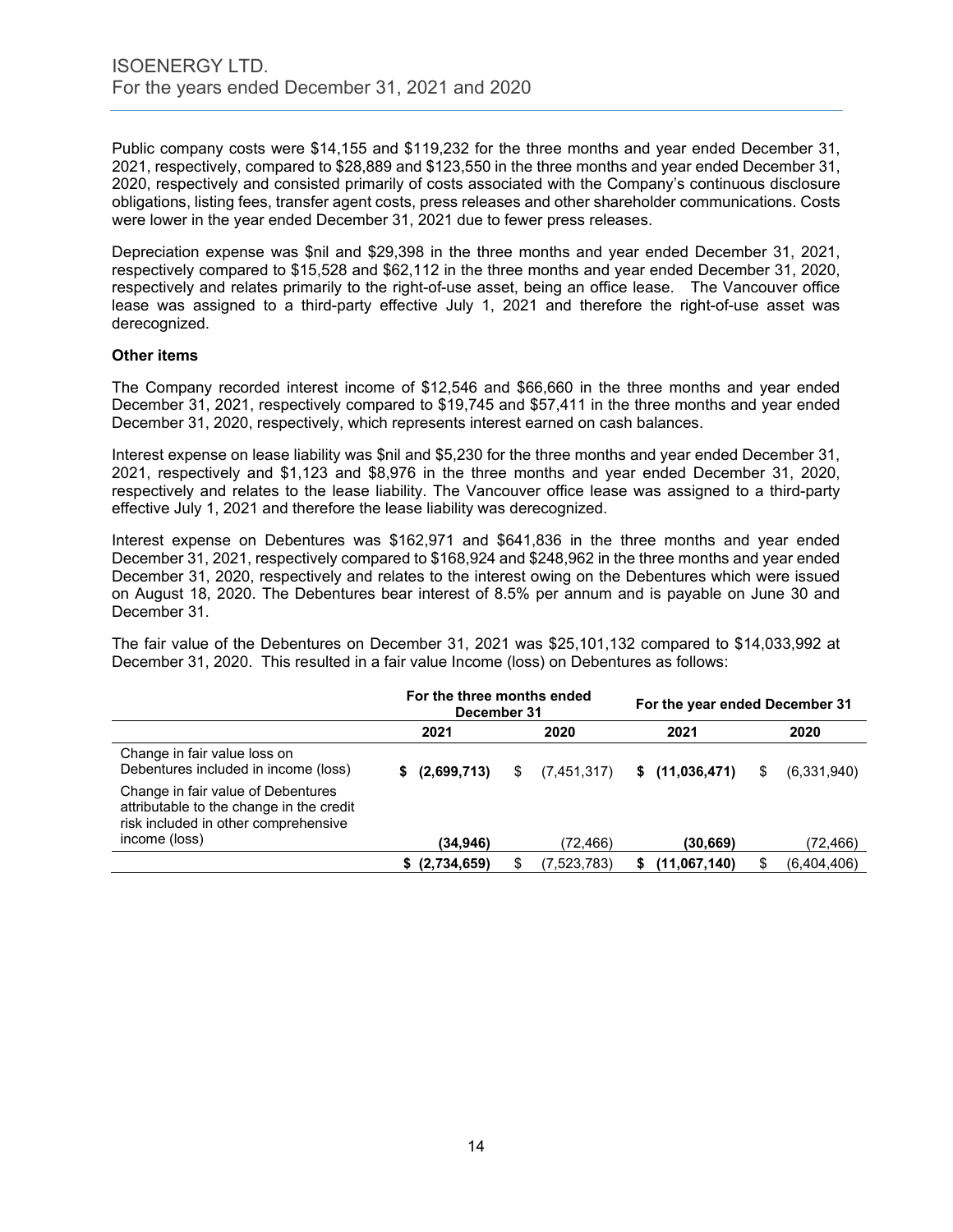The Debentures are classified as measured at fair value through profit and loss. In accordance with IFRS 9 – Financial Instruments, the part of a fair value change due to an entity's own credit risk is presented in other comprehensive (income) loss. The value of the Debentures changed in the period due primarily to the increase in the underlying share price of the Company from \$1.87 to \$3.74 and other market inputs as set out below. As of December 31, 2021, the time to maturity of the Debentures was 3.6 years. The following assumptions were used to estimate the fair value of the Debentures:

|                                          | December<br>31, 2021 | September<br>30, 2021 | December 31.<br>2020 | September<br>30, 2020 | August<br>18, 2020 |
|------------------------------------------|----------------------|-----------------------|----------------------|-----------------------|--------------------|
| Expected stock price volatility          | 50%                  | 50%                   | 46%                  | 48%                   | 48%                |
| Expected life                            | 3.6 years            | 3.9 years             | 4.6 years            | 4.9 years             | 5 years            |
| Risk free interest rate                  | 1.78%                | 1.40%                 | 0.79%                | 0.75%                 | 0.76%              |
| Expected dividend yield                  | $0.00\%$             | $0.00\%$              | $0.00\%$             | $0.00\%$              | $0.00\%$           |
| Credit spread                            | 21.86%               | 22.14%                | 21.70%               | 22.80%                | 22.80%             |
| Underlying share price of the<br>Company | \$3.74               | \$3.55                | \$1.87               | \$0.97                | \$1.24             |
| Conversion price                         | \$0.88               | \$0.88                | \$0.88               | \$0.88                | \$0.88             |
| Exchange rate (C\$:US\$)                 | 1.2637               | 1.2680                | 1.2725               | 1.3319                | 1.3168             |

The Company recognized a gain on sale of assets of \$2,225,877 related to the sale of Clover, Gemini and Tower uranium properties pursuant to the Agreement with 92 Energy in the year ended December 31, 2021 as discussed in the Corporate Activities 2021 section above. The gain is calculated as follows:

| Shares of 92 Energy received | S  | 2,067,111 |
|------------------------------|----|-----------|
| Cash (received)              |    | 192,200   |
| Proceeds                     |    | 2,259,311 |
| Properties disposed of       |    | (33, 434) |
| Gain on sale of assets       | Ж, | 2,225,877 |

The Company also recognized a gain of \$1,369,505 on the completion of the Option Agreement related to Mountain Lake as follows:

| Shares received                 | S | 1.476.000  |
|---------------------------------|---|------------|
| Cash                            |   | 20,000     |
| Proceeds                        |   | 1.496.000  |
| Carrying value of Mountain Lake |   | (126, 495) |
| Gain on sale of option          |   | 1.369.505  |

There was a foreign exchange loss of \$5,629 and \$16,712 in the three months ended and year ended December 31, 2021, respectively compared to a loss of \$123,546 and \$86,351 in the three months and year ended December 31, 2020, respectively, and relates to exchange movements on United States dollars held by the Company. The Company received US dollars on the issue of the Debentures on August 18, 2020. The majority was converted to Canadian dollars but enough was held in US dollars to cover future interest as well as other US dollar payments. The foreign exchange loss in 2021 was lower due to a relatively stable exchange rate in the period. The US:CAD exchange rate was \$1.3168 when the Debentures were issued, \$1.2725 on December 31, 2020 and \$1.2637 on December 31, 2021.

IsoEnergy recognized rental income of \$nil and \$18,174 in the three months and year ended December 31, 2021, respectively compared to \$9,087 and \$34,837 in the three months and year ended December 31, 2020, respectively. The Company leased a portion of its office space to another company. The Vancouver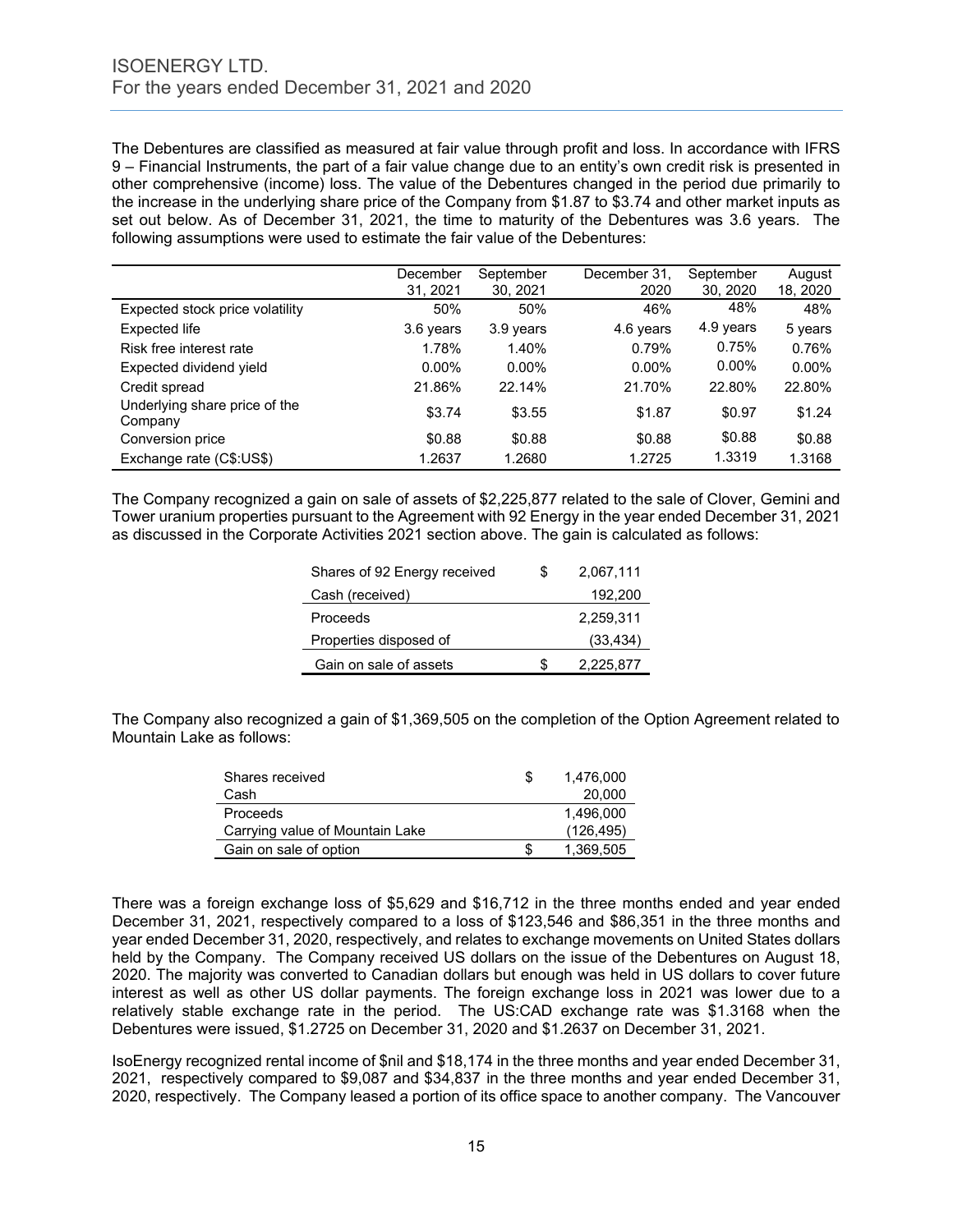office was assigned effective July 1, 2021 and therefore the right-of-use asset and the lease liability was derecognized resulting in a gain of \$11,100.

A reconciliation of income taxes at statutory rates with the reported income taxes is as follows:

|                                                 | 2021                        | 2020                     |
|-------------------------------------------------|-----------------------------|--------------------------|
| Loss from operations<br>Statutory rate          | \$<br>(14, 736, 734)<br>27% | \$<br>(9,601,254)<br>27% |
| Expected tax recovery                           | \$<br>(3,978,918)           | \$<br>(2,592,339)        |
| Permanent differences:                          |                             |                          |
| Share-based compensation                        | 1,009,680                   | 126,758                  |
| Convertible debt                                | 2,979,847                   | 1,709,624                |
| Other                                           | (46, 649)                   | 3,721                    |
| Release of flow-through share premium liability |                             | (227, 522)               |
| Flow-through renunciation                       | 1,080,000                   | 921,877                  |
| Income tax (recovery) expense                   | \$<br>1.043.960             | (57,881)                 |

The Company records a deferred tax recovery or expense which is comprised of a recovery on losses recognized in the period and the release of flow-through share premium liability which is offset by the renunciation of flow-through share expenditures to shareholders. The Company recorded an expense of \$1,043,960 in the year ended December 31, 2021 compared to a recovery of \$57,881 in the year ended December 31, 2020. The change is due to tax on the gain on disposal of assets, partially offset by higher administrative costs and interest expense in the year ended December 31, 2021. In the three months ended December 31, 2021, the Company incurred a deferred income tax expense of \$169,533 compared to \$331,390 in the three months ended December 31, 2020.

The Company raises some of its funds through the issuance of flow-through shares. Based on Canadian tax law, the Company is required to spend this amount on eligible exploration expenditures by December 31 of the year after the shares are issued. The premium received for each flow-through share, which is the price received for the flow-through share in excess of the market price of an ordinary share, is recorded as a flow-through share premium liability. The liability is subsequently reduced when the required exploration expenditures are made, and accordingly, a recovery of flow-through premium is then recorded as a deferred tax benefit. There was no flow-through premium on the 2020 FT Shares issued in 2020 as they were issued at a price that was below market value on the date of issue.

# **Financial Position**

The following financial data is derived from the Annual Financial Statements and should be read in conjunction with IsoEnergy's Annual Financial Statements.

|                                   | December 31, 2021 | <b>December 31, 2020</b> | December 31, 2019 |
|-----------------------------------|-------------------|--------------------------|-------------------|
| Exploration and evaluation assets | \$60,955,590      | \$53,731,796             | \$47,966,888      |
| Total assets                      | \$84,190,522      | \$68,223,460             | \$55,004,153      |
| Total current liabilities         | 640.971           | 305.395<br>S             | 649,602           |
| Total non-current liabilities     | \$27,635,882      | \$14,830,474             | 867.552<br>S      |
| Working capital (1)               | \$22,527,412      | \$13.994.556             | 6,373,779<br>\$.  |
| Cash dividends declared per share | Nil               | Nil                      | Nil               |

(1) Working capital is defined as current assets less accounts payable and accrued liabilities and the current portion of the lease liability.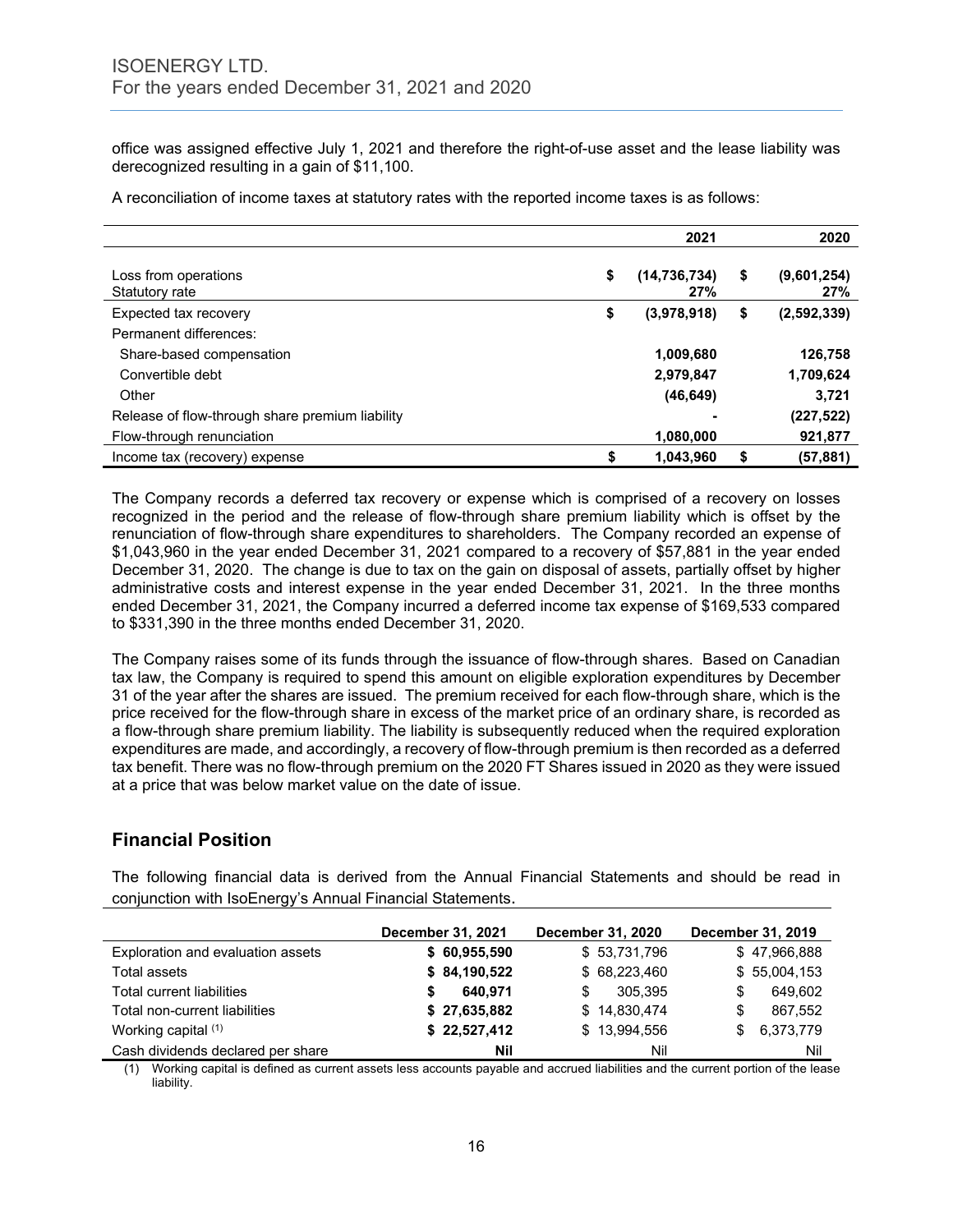In the year ended December 31, 2021 the Company capitalized \$7,368,403 of exploration and evaluation costs, which includes acquisition costs of \$27,139. During the year ended December 31, 2020, the Company capitalized \$5,764,908 of exploration and evaluation costs, which includes acquisition costs of \$142,363 compared to \$4,493,646 in the year ended December 31, 2019, which includes \$4,493,923 of exploration costs, \$14,077 of acquisition costs and \$14,354 of impairment charges. See "Discussion of Operations" above.

# **SUMMARY OF QUARTERLY RESULTS**

The following information is derived from the Company's Interim and Annual financial statements prepared in accordance with IFRS for the annual and IFRS applicable to interim financial reporting including IAS 34 for the interim periods. The information below should be read in conjunction with the Company's Interim and Annual financial statements for each of the past seven quarters.

Consistent with the preparation and presentation of the Annual Financial Statements, these unaudited quarterly results are presented in Canadian dollars.

|                                                      | Dec 31.<br>2021 | Sept. 30,<br>2021 | <b>June 30.</b><br>2021 | Mar. 31.<br>2021 | Dec. 31.<br>2020 | Sept.<br>30, 2020 | <b>June 30.</b><br>2020 | Mar. 31.<br>2020  |
|------------------------------------------------------|-----------------|-------------------|-------------------------|------------------|------------------|-------------------|-------------------------|-------------------|
| Revenue                                              | Nil             | Nil               | Nil                     | Nil              | Nil              | Nil               | Nil                     | Nil               |
| Net Income (loss)<br>Net income (loss) per<br>share: | (\$5,718,495)   | (S4.190.912)      | (\$1,771,545)           | (\$4,099,742)    | (\$8,487,768)    | \$351,334         | $($ \$472,175)          | $($ \$934.763 $)$ |
| <b>Basic</b>                                         | (\$0.05)        | (\$0.04)          | (\$0.02)                | (0.04)           | (\$0.03)         | Nil               | (\$0.01)                | (\$0.01)          |
| <b>Diluted</b>                                       | (\$0.05)        | (\$0.04)          | (\$0.02)                | (\$0.04)         | (\$0.03)         | $(\$0.01)$        | (\$0.01)                | (\$0.01)          |

IsoEnergy does not derive any revenue from its operations. Its primary focus is the acquisition, exploration and evaluation of mineral properties. As a result, the loss per period has fluctuated depending on the Company's activity level and periodic variances in certain items. Quarterly periods are therefore not comparable. In the third quarter of 2020, the Company issued the Debentures which are accounted for as measured at fair value through profit and loss which has resulted in losses from the revaluation of the Debentures in the last five quarters.

# **LIQUIDITY AND RESOURCES**

IsoEnergy has no revenue-producing operations, earns only minimal interest income on cash, and is expected to have recurring operating losses. As at December 31, 2021, the Company had an accumulated deficit of \$34,346,954.

As at the date of this MD&A, the Company has approximately \$12.6 million in cash, \$7.5 in marketable securities and \$19.0 million in working capital.

On August 18, 2020, the Company issued the Debentures raising gross proceeds of US\$6 million. The funds raised positioned the Company to continue its planned exploration and development activities at the Larocque East Project and planned pre-development activities, while maintaining current corporate capacity, which includes wages, consulting fees, professional fees, costs associated with the Company's head office and fees and expenditures required to maintain all of its tenements.

The ability of the Company to continue as a going concern is dependent on its ability to obtain financing and achieve future profitable operations.

Management will determine whether to accept any offer to finance weighing such things as the financing terms, the results of exploration, the Company's share price at the time and current market conditions, among others. Circumstances that could impair the Company's ability to raise additional funds include general economic conditions, the price of uranium and the other factors set forth under "Risk Factors" below and above under "Industry and Economic Factors that May Affect the Business". A failure to obtain financing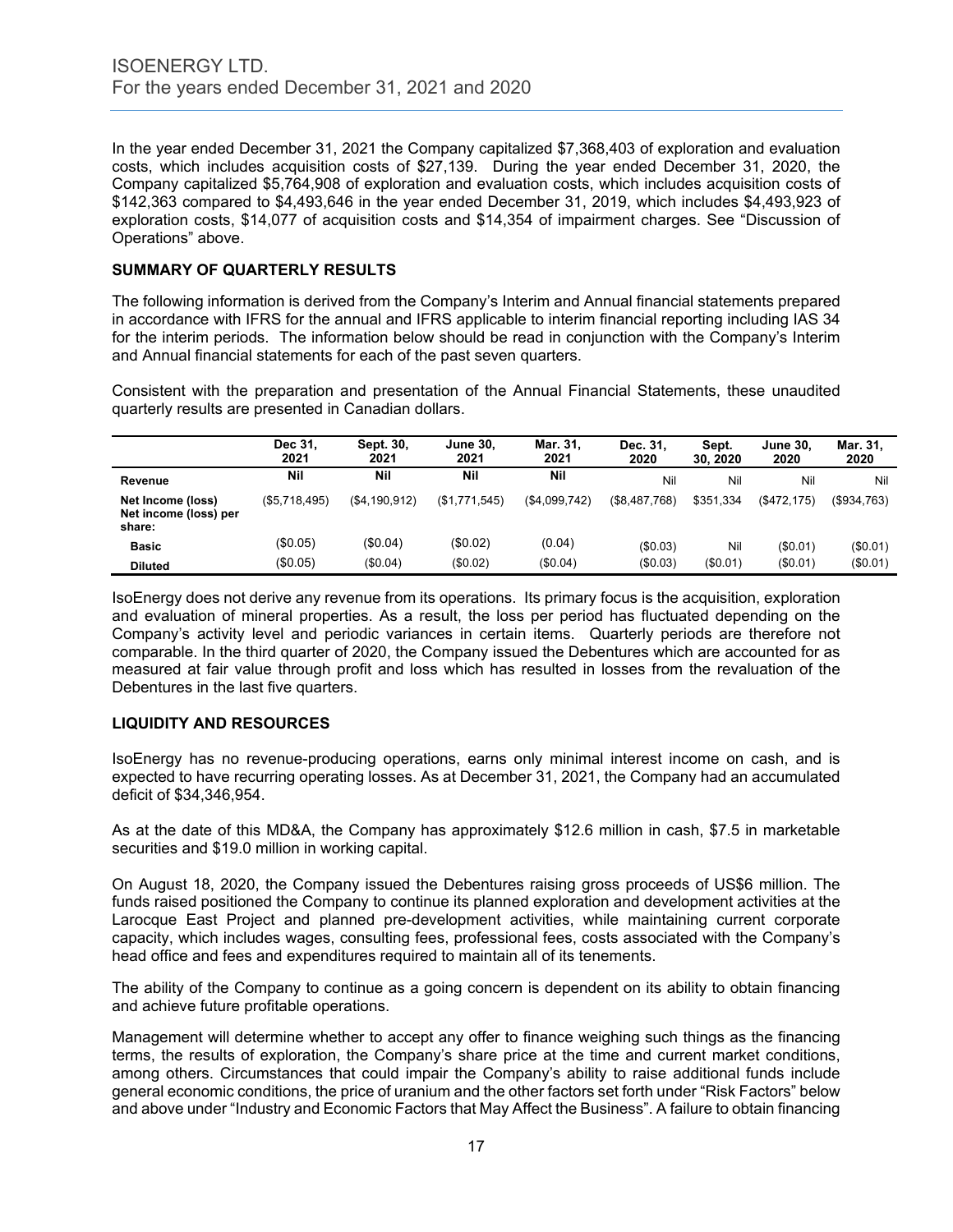as and when required could require the Company to further reduce its exploration and corporate activity levels.

In June 2020, the Government of Saskatchewan announced amendments to *The Mineral Tenure Registry Regulations* that grant relief to the mining sector in response to impacts from the COVID-19 pandemic, which includes waiving expenditure requirements for the current term and subsequent 12 months for mineral claims and leases that were active on March 18, 2020, State of Emergency declaration date. The Company's properties are in good standing with the applicable governmental authority until between June 2022 and June, 2043 and the Company does not have any contractually imposed expenditure requirements.

The Company has not paid any dividends and management does not expect that this will change in the near future.

Working capital is held almost entirely in cash and marketable securities, significantly reducing any liquidity risk of financial instruments held by IsoEnergy.

#### **OFF-BALANCE SHEET ARRANGEMENTS**

The Company had no off-balance sheet arrangements as at December 31, 2021 or as at the date hereof.

# **TRANSACTIONS WITH RELATED PARTIES**

Except as noted below, the only transactions between the Company and related parties are transactions between the Company and its key management personnel. Key management personnel include those persons having authority and responsibility for planning, directing and controlling the activities of the Company as a whole. The Company has determined that key management personnel consist of executive and non-executive members of the Company's Board of Directors and corporate officers.

Remuneration attributed to key management personnel is summarized as follows:

| Year ended December 31, 2021                                | <b>Short term</b><br>compensation |         | Share-based<br>compensation | Total |              |
|-------------------------------------------------------------|-----------------------------------|---------|-----------------------------|-------|--------------|
| Expensed in the statement of loss and<br>comprehensive loss |                                   | 734.766 | \$3,026,208                 |       | \$ 3,760,974 |
| Capitalized to exploration and evaluation assets            |                                   | 259.617 | 465.019                     |       | 724,636      |
|                                                             |                                   | 994,383 | \$3,491,227                 |       | 4,485,610    |

| Year ended December 31, 2020                                | <b>Short term</b><br>compensation | Share-based<br>compensation | Total       |
|-------------------------------------------------------------|-----------------------------------|-----------------------------|-------------|
| Expensed in the statement of loss and<br>comprehensive loss | 846,197                           | 400.851<br>£.               | \$1.247.048 |
| Capitalized to exploration and evaluation assets            | 551.727                           | 81.684                      | 633,411     |
|                                                             | \$1,397,924                       | 482.535                     | \$1,880,459 |

As of December 31, 2021, \$nil (December 31, 2020 – \$47,000) was included in accounts payable and accrued liabilities owing to directors and officers for compensation.

On December 6, 2021, NexGen exercised 3,685,929 warrants with an exercise price of \$0.60. In April 2021,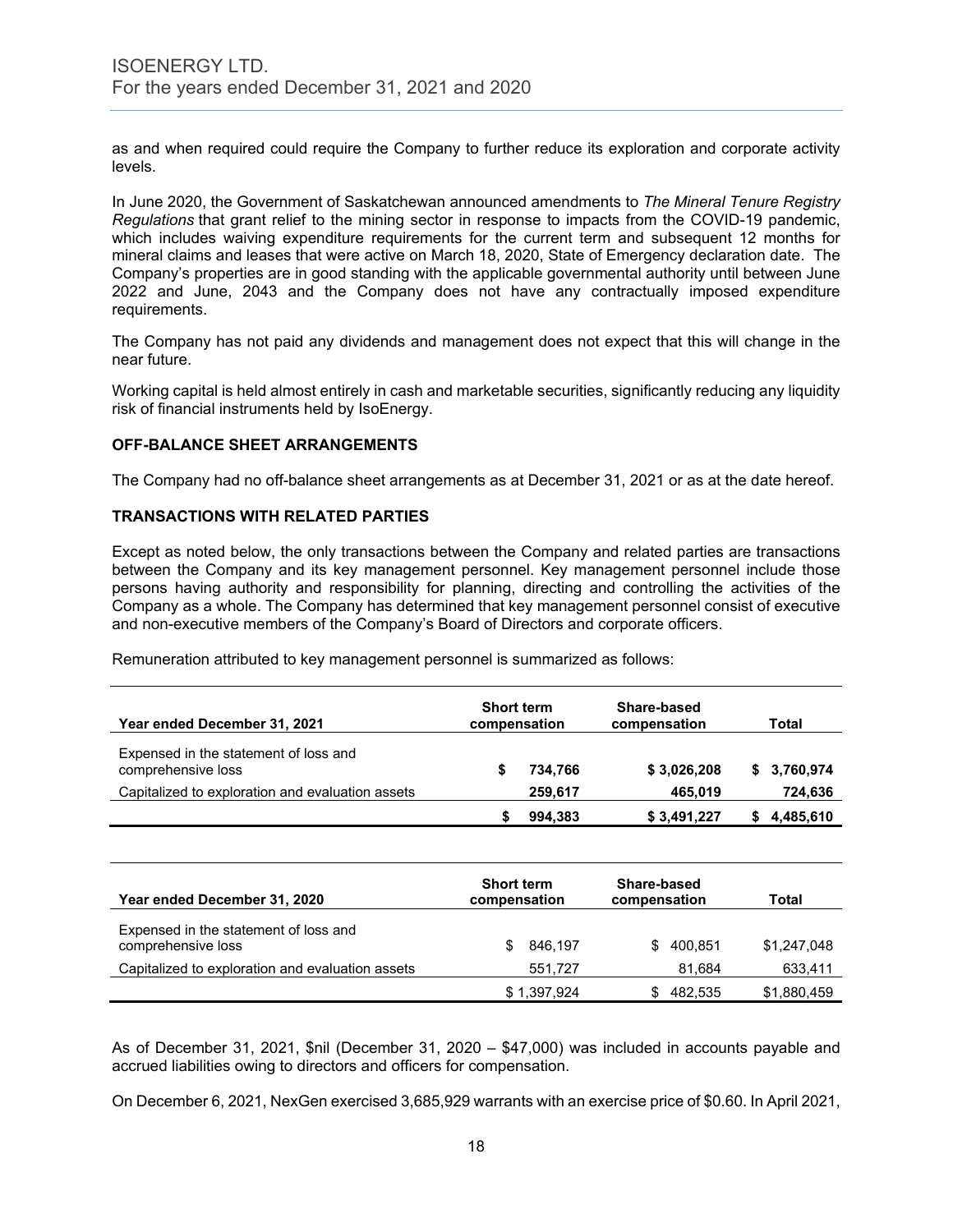NexGen acquired 1,537,760 common shares on the exercise of 1,537,760 warrants with an exercise price of \$0.60. On August 10, 2020, NexGen acquired 4,411,764 common shares of the Company.

During the year ended December 31, 2021, the Company paid NexGen, \$16,601 for use of their office space on a short-term lease.

Up until June 30, 2020, the Company charged office lease and administrative expenditures to ICU, a company with common directors at that time. During the six months ended June 30, 2020, office lease and administrative expenditures charged to ICU amounted to \$26,533.

On February 15, 2021, the former Chief Executive Officer resigned and was paid \$897,254 in accordance with the terms of his employment contract. This is excluded from the table above for the year ended December 31,2021.

# **SIGNIFICANT ACCOUNTING POLICIES**

The accounting policies followed by the Company are set out in Note 4 to the Annual Financial Statements for the year ended December 31, 2021 and have been consistently followed in preparation of these Annual Financial Statements, except as noted below.

IFRS 9 – Financial Instruments establishes three primary measurement categories for financial assets: amortised cost, fair value through other comprehensive income ("**FVOTCI**") and fair value through profit or loss ("**FVTPL**"). The Company determines the classification of the financial assets at initial recognition. The basis of classification depends on the Company's business model for managing its financial instruments and the contractual cash flow characteristics of the instrument. A financial asset that is a debt instrument is measured at amortised cost if it meets both of the following conditions and is not designated at FVPL:

- It is held within a business model whose objective is to hold assets to collect contractual cash flows; and
- Its contractual terms give rise on specified dates to cash flows that are solely payments of principal and interest on the principal amount outstanding

Investments in equity instruments are required to be measured by default at FVPL. However, on the day of acquisition, the Company can make an irrevocable election (on an instrument-by-instrument basis) to designate them as FVOCI. The Company has elected to designate the investment in 92 Energy shares and ICU shares as FVOCI.

#### **OUTSTANDING SHARE DATA**

The authorized capital of IsoEnergy consists of an unlimited number of common shares. As of February 17, 2022, there were 106,501,270 common shares outstanding, 7,539,167 stock options outstanding, each stock option entitling the holder to purchase one common share of IsoEnergy at the prices set forth below. In addition, there is the Debenture of US\$6 million which is convertible to IsoEnergy shares at \$0.88 per share.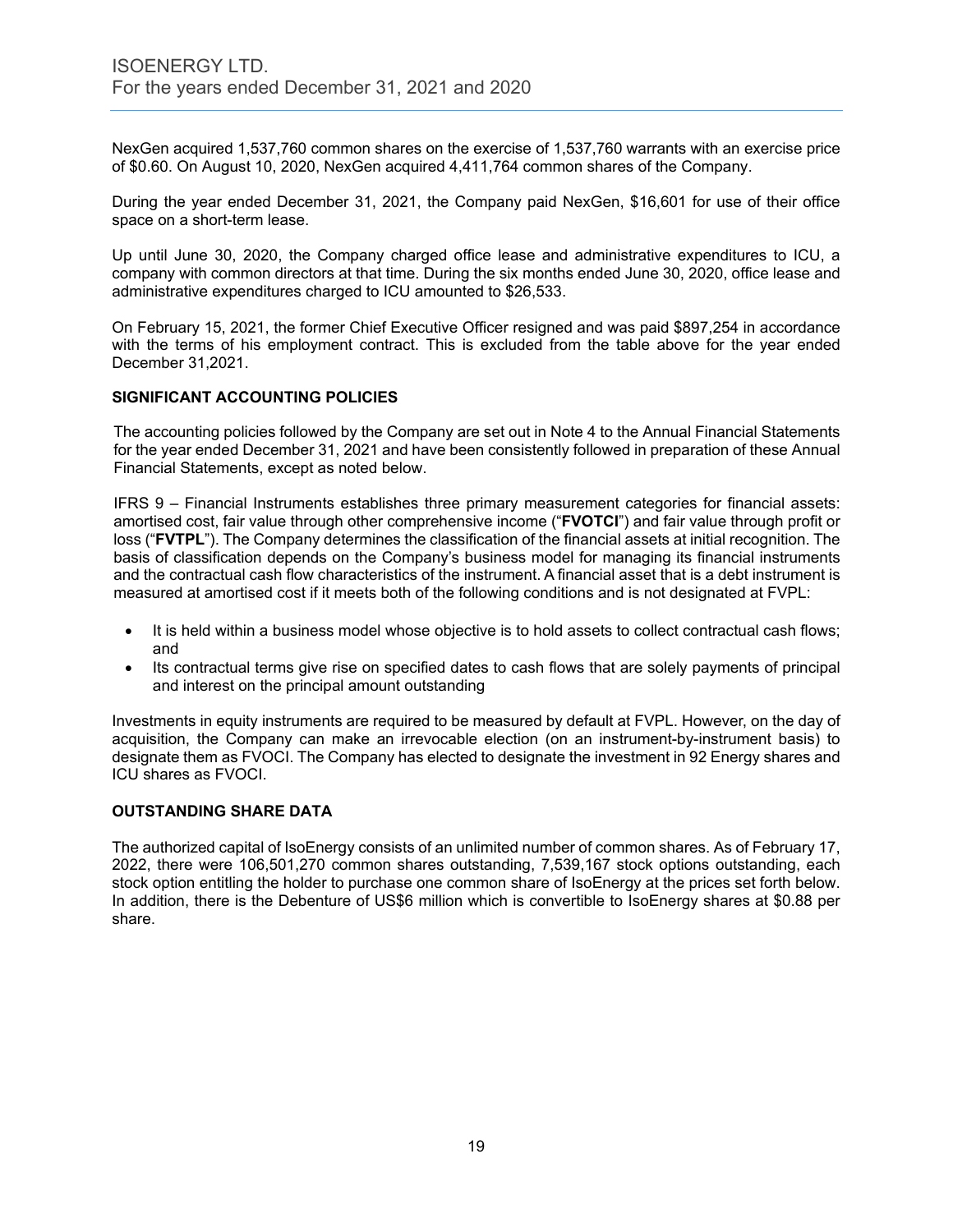| Number of<br>options | <b>Exercise</b><br>price per<br>option | Number of<br>options<br>exercisable | <b>Exercise</b><br>price per<br>option | <b>Vesting</b> | Weighted<br>average<br>remaining<br>contractual<br>life (years) |
|----------------------|----------------------------------------|-------------------------------------|----------------------------------------|----------------|-----------------------------------------------------------------|
| 160.000              | \$0.57                                 | 160,000                             | \$0.57                                 |                | 0.9                                                             |
| 510.000              | \$0.36                                 | 510.000                             | \$0.36                                 |                | 1.4                                                             |
| 820,000              | \$0.42                                 | 820,000                             | \$0.42                                 |                | 1.9                                                             |
| 1,087,500            | \$0.39                                 | 1,087,500                           | \$0.39                                 | (i)            | 2.9                                                             |
| 460.000              | \$1.19                                 | 306,667                             | \$1.19                                 | (i)            | 3.5                                                             |
| 250.000              | \$2.44                                 | 166,666                             | \$2.44                                 | (i)            | 4.0                                                             |
| 1,575,000            | \$2.81                                 | 525,000                             | \$2.81                                 | (i)            | 4.3                                                             |
| 2,676,667            | \$3.99                                 | 896,667                             | \$3.99                                 | (i)            | 4.8                                                             |
| 7,539,167            | \$2.29                                 | 4.472.500                           | \$1.53                                 |                | 3.7                                                             |

Stock options outstanding at February 17, 2022 together and exercise price thereof are set forth below:

(i) Vest 1/3 on grant and 1/3 one third each year thereafter

#### **CRITICAL ACCOUNTING JUDGMENTS, ESTIMATES AND ASSUMPTIONS**

The preparation of the financial statements requires management to make judgments, estimates and assumptions that affect the reported amounts of assets, liabilities, and contingent liabilities at the date of the financial statements and the reported amounts of revenues and expenses during the reporting period. Estimates and assumptions are continuously evaluated and are based on management's experience and other factors, including expectations of future events that are believed to be reasonable in the circumstances. Uncertainty about these judgments, estimates and assumptions could result in outcomes that require a material adjustment to the carrying amount of the asset or liability affected in future periods.

Information about significant areas of estimation uncertainty considered by management in preparing the financial statements is as follows:

i. Impairment

At the end of each financial reporting period, the carrying amounts of the Company's non-financial assets are reviewed to determine whether there is any indication that an impairment loss or reversal of previous impairment should be recorded. Where such an indication exists, the recoverable amount of the asset is estimated to determine the extent of the impairment, if any. With respect to exploration and evaluation assets, the Company is required to make estimates and judgments about future events and circumstances and whether the carrying amount of exploration assets exceeds its recoverable amount. Recoverability depends on various factors, including the discovery of economically recoverable reserves, the ability of the Company to obtain the necessary financing to complete the development and upon future profitable production or proceeds from the disposition of the exploration and evaluation assets themselves. Additionally, there are numerous geological, economic, environmental and regulatory factors and uncertainties that could impact management's assessment as to the overall viability of its properties or its ability to generate future cash flows necessary to cover or exceed the carrying value of the Company's exploration and evaluation assets.

ii. Share-based payments

The Company uses the Black-Scholes option pricing model to determine the fair value of options to calculate share-based payment expenses. The Black-Scholes model involves six key inputs to determine the fair value of an option: risk-free interest rate, exercise price, market price at date of issue, expected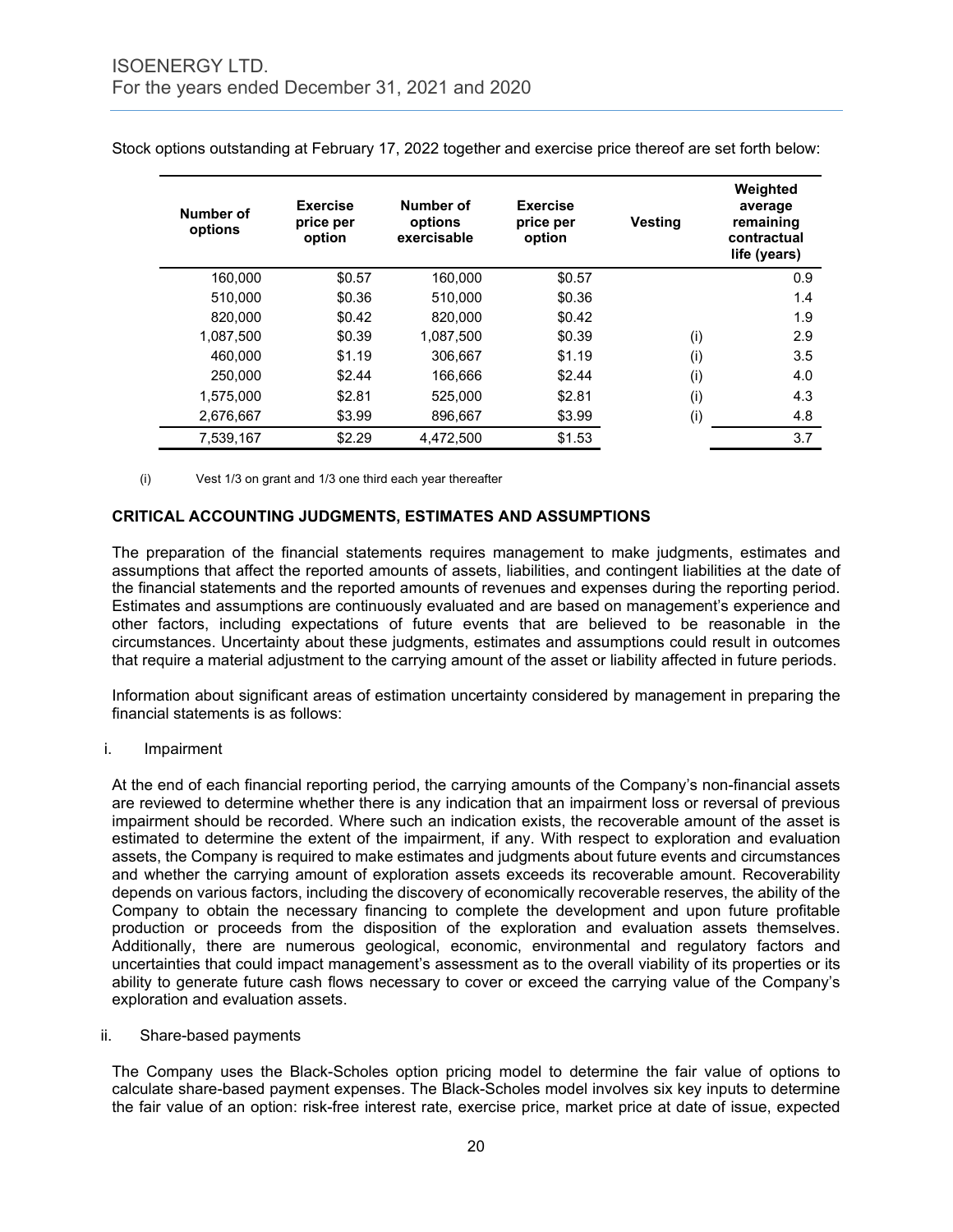dividend yield, expected life, and expected volatility. Certain of the inputs are estimates that involve considerable judgment and are, or could be, affected by significant factors that are out of the Company's control. The Company is also required to estimate the future forfeiture rate of options based on historical information in its calculation of share-based payment expense.

In situations where equity instruments are issued to settle amounts due or for goods or services received by the entity the transaction is measured at the fair value of the goods or services received unless that fair value cannot be estimated reliably, in which case the good or services received and corresponding increase in equity are measured at the fair value of the equity instrument issued.

#### iii. Convertible debentures

The Company uses a model based on a system of two coupled Black-Scholes equations to determine the fair value of the convertible debentures. This model involves five key inputs to determine the fair value of the convertible debentures: risk-free interest rate, credit spread, market price at valuation date, expected dividend yield and expected volatility. Certain of the inputs are estimates that involve considerable judgment and are or could be affected by significant factors that are out of the Company's control.

Information about significant areas of judgment exercised by management in preparing these financial statements is as follows:

#### iv. Going concern

The Company's management has made an assessment of the Company's ability to continue as a going concern and is satisfied that the Company has the resources to continue its business for the foreseeable future. Furthermore, management is not aware of any material uncertainties that may cast significant doubt upon the Company's ability to continue as a going concern. Therefore, the financial statements continue to be prepared on a going concern basis.

#### v. Exploration and evaluation expenditures

The application of the Company's accounting policy for exploration and evaluation expenditures requires judgment to determine if indicators of impairment exists and whether future economic benefits are likely from either future exploitation or sale, or whether activities have not reached a stage which permits a reasonable assessment of the existence of mineral reserves or resources. The determination of mineral reserves and resources is itself an estimation process that requires varying degrees of uncertainty depending on how the resources are classified.

#### **CAPITAL MANAGEMENT**

The Company manages its capital structure and adjusts it, based on the funds available to the Company, in order to support the acquisition, exploration and evaluation of assets. The Board of Directors does not impose quantitative return on capital criteria for management, but rather relies on the expertise of the Company's management to sustain the future development of the business.

In the management of capital, the Company considers all types of equity and is dependent on third party financing, whether through debt, equity, or other means. Although the Company has been successful in raising funds to date, there is no assurance that the Company will be successful in obtaining required financing in the future or that such financing will be available on terms acceptable to the Company.

The properties in which the Company currently has an interest are in the exploration stage. As such the Company has historically relied on the equity markets to fund its activities. The Company will continue to assess new properties and seek to acquire an interest in additional properties if it determines that there is sufficient geologic or economic potential and if it has adequate financial resources to do so.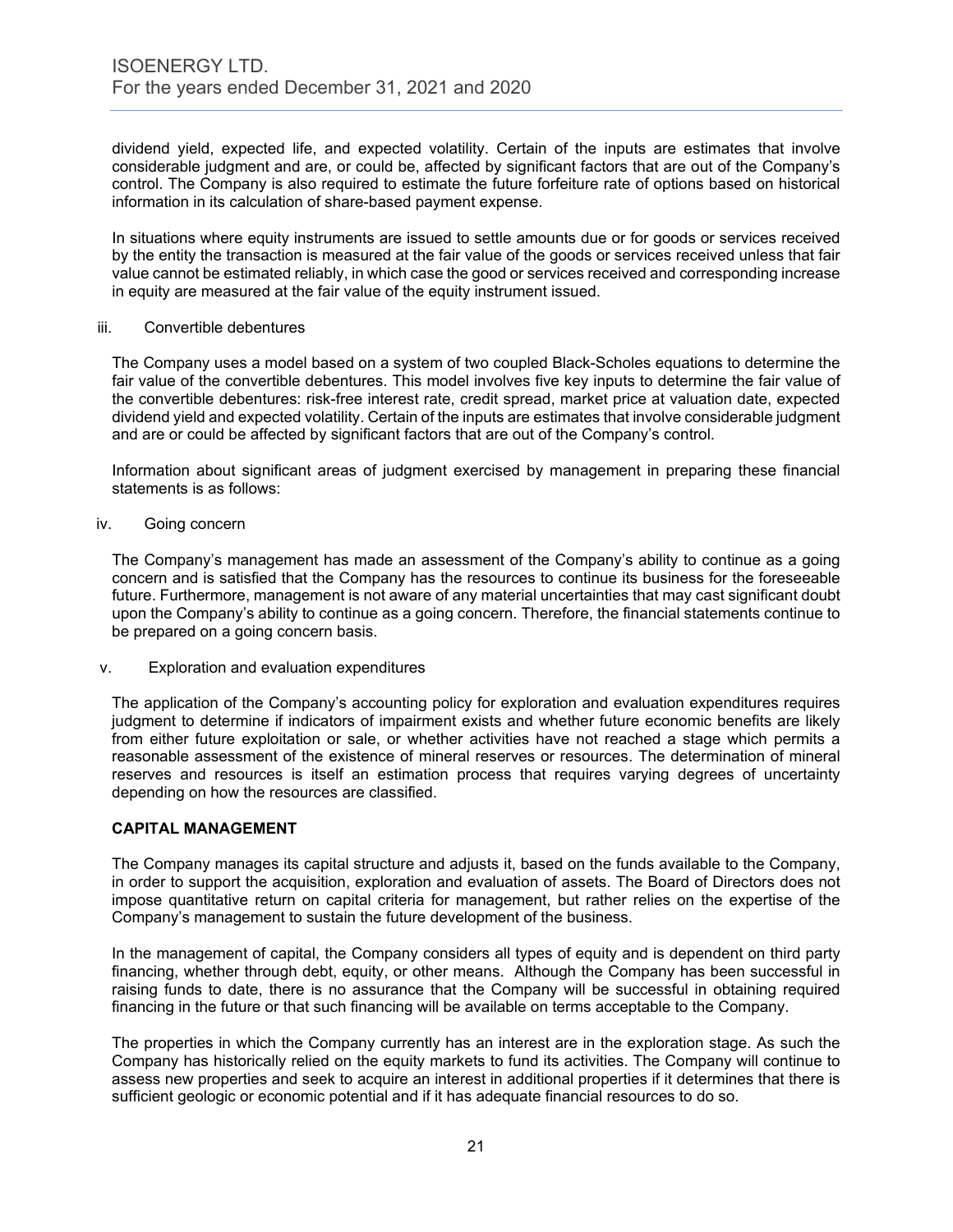Management reviews its capital management approach on an on-going basis and believes that this approach, given the relative size of the Company, is reasonable. The Company is not subject to externally imposed capital requirements. There were no changes in the Company's approach to capital management during the period.

# **FINANCIAL INSTRUMENTS**

The Company's financial instruments consist of cash, amounts receivable, marketable securities, accounts payable and accrued liabilities and convertible debentures.

#### **Fair Value Measurement**

The Company classifies the fair value of financial instruments according to the following hierarchy based on the amount of observable inputs used to value the instrument:

- Level 1 quoted prices in active markets for identical assets or liabilities.
- Level 2 inputs other than quoted prices included in Level 1 that are observable for the asset or liability, either directly (i.e. as prices) or indirectly (i.e. derived from prices).
- Level 3 inputs for the asset or liability that are not based on observable market data.

The fair values of the Company's cash and cash equivalents, amounts receivable and accounts payable and accrued liabilities approximate their carrying value, due to their short-term maturities or liquidity.

The Debentures are re-measured at fair value at each reporting date with any change in fair value recognized in profit or loss, except the change in fair value that is attributable to change in credit risk is presented in other comprehensive loss. The Debentures are classified as Level 2.

The marketable securities are re-measured at fair value at each reporting date with any change in fair value recognized in other comprehensive loss. The marketable securities are Level 1.

#### **Financial instrument risk exposure**

As at December 31, 2021, the Company's financial instrument risk exposure and impact thereof on the Company's financial instruments is summarized below:

#### (a) **Credit Risk**

Credit risk is the risk that one party to a financial instrument will fail to discharge an obligation and cause the other party to incur a financial loss. As at December 31, 2021, the Company has cash on deposit with a large Canadian bank. Credit risk is concentrated as a significant amount of the Company's cash and cash equivalents is held at one financial institution. Management believes the risk of loss to be remote. The Company's accounts receivable consists of input tax credits receivable from the Government of Canada and interest accrued on cash equivalents. Accordingly, the Company does not believe it is subject to significant credit risk.

#### (b) **Liquidity Risk**

Liquidity risk is the risk that an entity will encounter difficulty in raising funds to meet its obligations under financial instruments. The Company manages liquidity risk by maintaining sufficient cash balances. Liquidity requirements are managed based on expected cash flows to ensure that there is sufficient capital to meet short-term obligations. As at December 31, 2021, the Company had a working capital balance of \$22,527,412 including cash of \$13,617,066.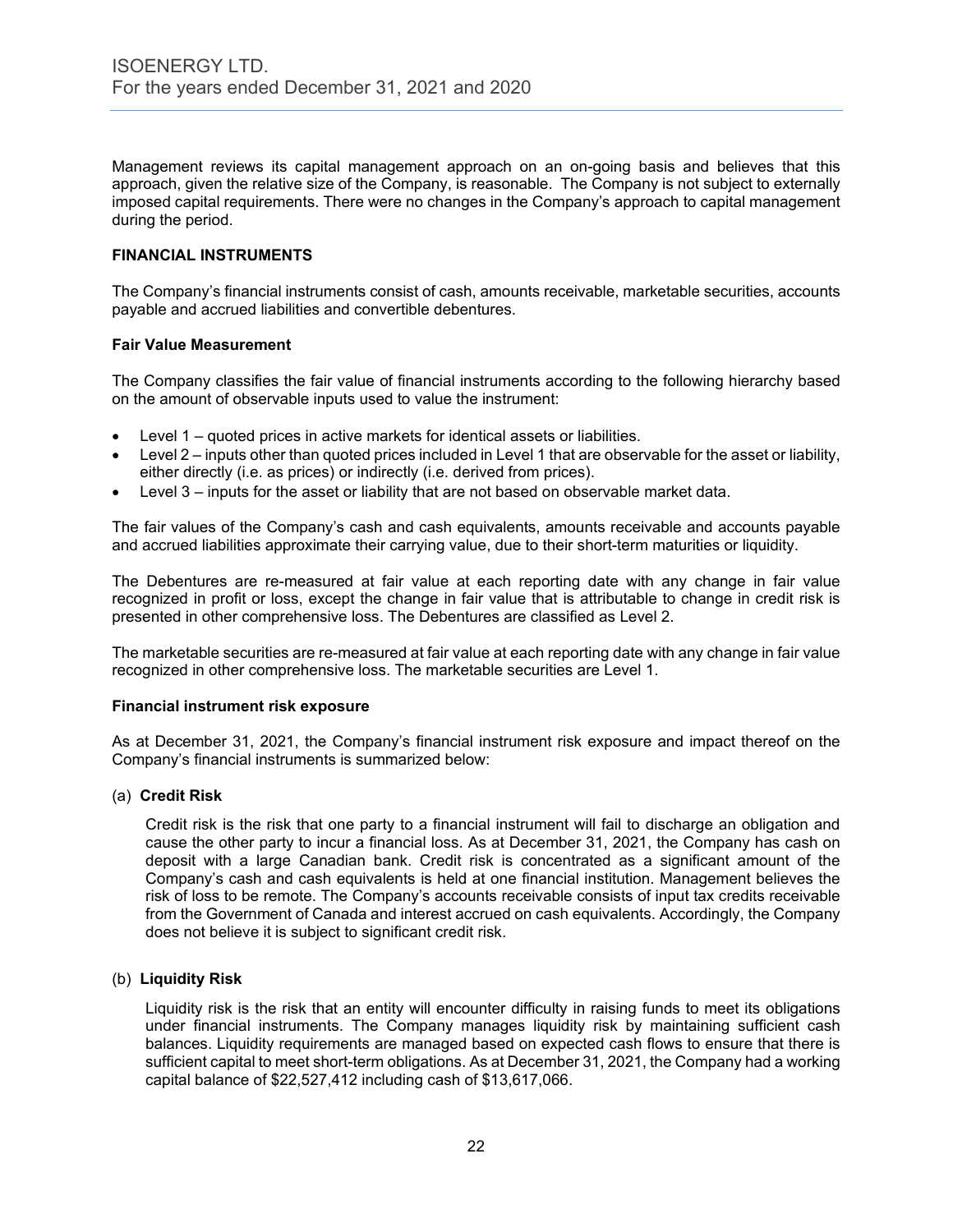# (c) **Market Risk**

Market risk is the risk of loss that may arise from changes in market factors such as interest rates, foreign exchange rates and commodity and equity prices.

#### (i) **Interest Rate Risk**

Interest rate risk is the risk that the future cash flows from a financial instrument will fluctuate due to changes in market interest rates. The Company holds its cash in bank accounts that earn variable interest rates. Due to the short-term nature of these financial instruments, fluctuations in market rates do not have a significant impact on the estimated fair value of the Company's cash and cash equivalent balances as of December 31, 2021. The interest on the Debentures is fixed and not subject to market fluctuations.

# (ii) **Foreign Currency Risk**

The functional currency of the Company is the Canadian dollar. The Company is affected by currency transaction risk and currency translation risk. Consequently, fluctuations of the Canadian dollar in relation to other currencies impact the fair value of financial assets, liabilities and operating results. Financial assets and liabilities subject to currency translation risk primarily include US dollar denominated cash and US dollar accounts payable and accrued liabilities and Debentures. The Company maintains Canadian and US dollar bank accounts in Canada.

The Company is exposed to foreign exchange risk on its US dollar denominated Debentures. At maturity the US\$6 million principal amount of the Debentures is due in full, and prior to then at a premium upon the occurrence of certain events, including a change of control. The Company holds sufficient US dollars to make all cash interest payments due under the Debentures until maturity but not to pay the principal amount. Accordingly, the Company is subject to risks associated with fluctuations in the Canadian/US dollar exchange rate that may make the Debentures more costly to repay.

A 5% change is the US dollar can increase or decrease the Company's US dollar based cash and debt by \$1,166,961 that would flow through the statement of loss.

#### (iii) **Price Risk**

The Company is exposed to price risk with respect to commodity and equity prices. Equity price risk is defined as the potential adverse impact of movements in individual equity prices or general movements in the level of the stock market on the Company's financial performance. Commodity price risk is defined as the potential adverse impact of commodity price movements and volatilities on financial performance and economic value. Future declines in commodity prices may impact the valuation of long-lived assets. The Company closely monitors the commodity prices of uranium, individual equity movements, and the stock market. The Company holds marketable securities which are subject to equity price risk.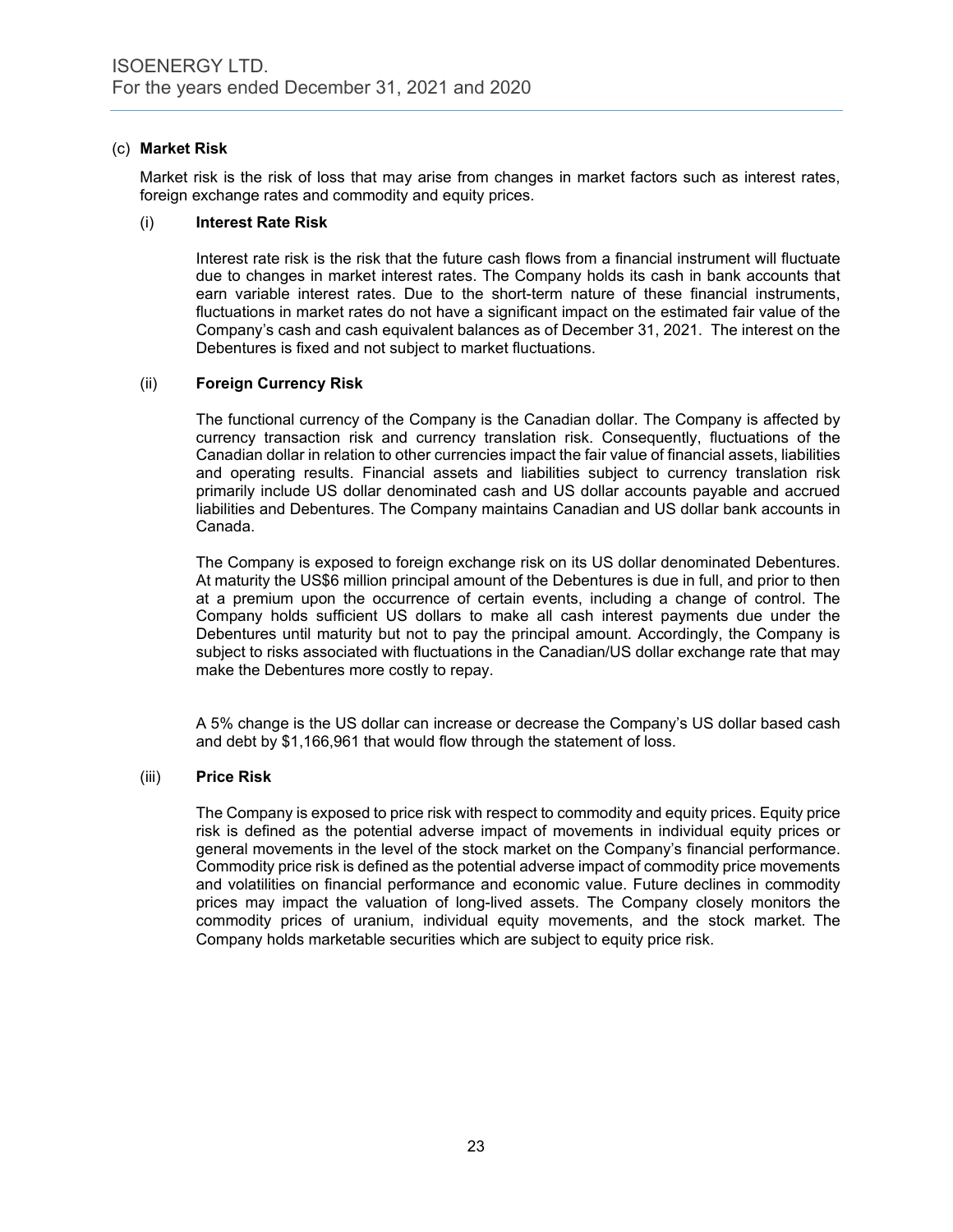# **RISK FACTORS**

The operations of the Company are speculative due to the high-risk nature of its business which is the exploration of mining properties. The primary risk factors affecting the Company are set forth below. For a comprehensive list of the risks and uncertainties facing the Company, please see "Risk Factors" in the Company's most recent annual information form and above under "Industry and Economic Factors that May Affect the Business".

# **COVID-19**

Since March 2020, several measures have been implemented in Canada and the rest of the world in response to the increased impact from novel coronavirus (COVID-19). The Company continues to operate our business at this time. While the impact of COVID-19 is expected to be temporary and the impact on the Company in 2021 was minimal, the current circumstances are dynamic and the impacts of COVID-19 on our business operations cannot be reasonably estimated at this time and we anticipate this could have an adverse impact on our business, results of operations, financial position and cash flows in 2022.

# **Negative Operating Cash Flow and Dependence on Third Party Financing**

The Company has no source of operating cash flow and there can be no assurance that the Company will ever achieve profitability. Accordingly, the Company is dependent on third party financing to continue exploration activities on the Company's properties, maintain capacity and satisfy contractual obligations. Accordingly, the amount and timing of expenditures depends on the Company's cash reserves and access to third party financing. Failure to obtain such additional financing could result in delay or indefinite postponement of further exploration and development of the Company's properties or require the Company to sell one or more of its properties (or an interest therein).

#### **Uncertainty of Additional Financing**

As stated above, the Company is dependent on third party financing, whether through debt, equity, or other means. Although the Company has been successful in raising funds to date, there is no assurance that the Company will be successful in obtaining required financing in the future or that such financing will be available on terms acceptable to the Company. The Company's access to third party financing depends on a number factors including the price of uranium, the results of ongoing exploration, a claim against the Company, a significant event disrupting the Company's business or the uranium industry generally, or other factors may make it difficult or impossible to obtain financing through debt, equity, or other means on favourable terms, or at all. As previously stated, failure to obtain such additional financing could result in delay or indefinite postponement of further exploration and development of the Company's properties or require the Company to sell one or more of its properties (or an interest therein).

#### **The Price of Uranium and Alternate Sources of Energy**

The price of the Company's securities is highly sensitive to fluctuations in the price of uranium. Historically, the fluctuations in these prices have been, and are expected to continue to be, affected by numerous factors beyond the Company's control. Such factors include, among others: demand for nuclear power; political and economic conditions in uranium producing and consuming countries; public and political response to a nuclear accident; improvements in nuclear reactor efficiencies; reprocessing of used reactor fuel and the re-enrichment of depleted uranium tails; sales of excess inventories by governments and industry participants; and production levels and production costs in key uranium producing countries.

In addition, nuclear energy competes with other sources of energy like oil, natural gas, coal and hydroelectricity. These sources are somewhat interchangeable with nuclear energy, particularly over the longer term. If lower prices of oil, natural gas, coal and hydro-electricity are sustained over time, it may result in lower demand for uranium concentrates and uranium conversion services, which, among other things, could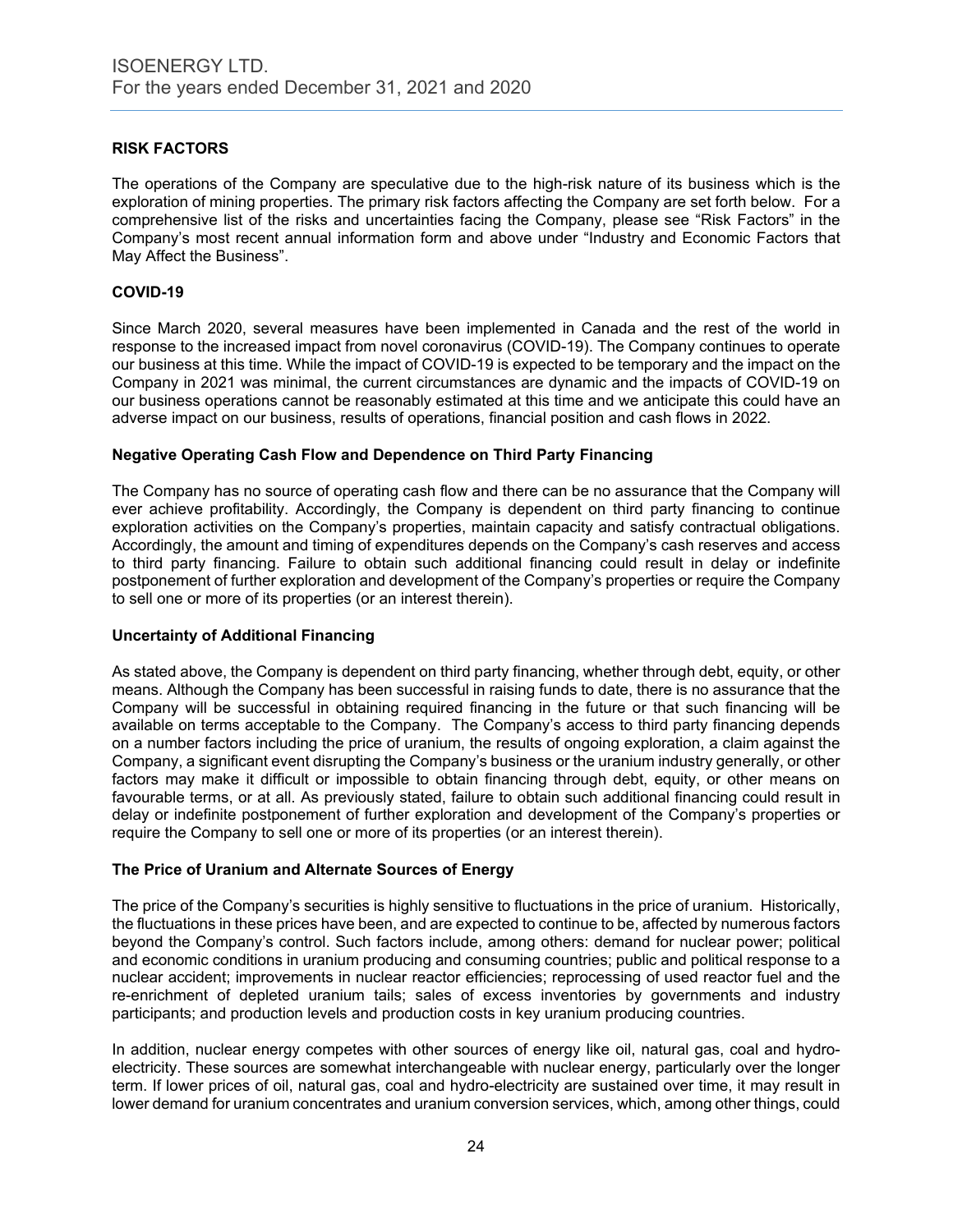lead to lower uranium prices. Growth of the uranium and nuclear power industry will also depend on continuing and growing public support for nuclear technology to generate electricity. Unique political, technological and environmental factors affect the nuclear industry, exposing it to the risk of public opinion, which could have a negative effect on the demand for nuclear power and increase the regulation of the nuclear power industry. An accident at a nuclear reactor anywhere in the world could affect acceptance of nuclear energy and the future prospects for nuclear generation.

All of the above factors could have a material and adverse effect on the Company's ability to obtain the required financing in the future or to obtain such financing on terms acceptable to the Company, resulting in material and adverse effects on its exploration and development programs, cash flow and financial condition.

# **Loss of Entire Investment**

An investment in the marketable securities is speculative and may result in the loss of an investor's entire investment. Only potential investors who are experienced in high risk investments and who can afford to lose their entire investment should consider an investment in the Company.

# **Mineral Exploration is Speculative**

The Company is seeking mineral deposits on exploration projects where there are not yet established commercial quantities. There can be no assurance that economic concentrations of minerals will be determined to exist on the Company's property holdings within existing investors' investment horizons or at all. The failure to establish such economic concentrations could have a material adverse outcome on the Company and its securities, as major expenses may be required to locate and establish mineral reserves, to develop metallurgical processes and to construct mining and processing facilities at a particular site. The Company's planned programs and budgets for exploration work are subject to revision at any time to take into account results to date. The revision, reduction or curtailment of exploration programs and budgets could have a material adverse outcome on the Company and its securities. Whether income will result from projects undergoing exploration programs depends on the successful establishment of mining operations. Factors including, but not limited to, government regulations (such as those governing prices, taxes, royalties, land tenure, land use and environmental protection), costs, actual mineralization, size and grade of mineral deposits, consistency and reliability of ore grades and commodity prices may affect successful project development. Few properties that are explored are ultimately developed into producing mines.

# **Additional Exploration Risks**

The risks and uncertainties inherent in exploration activities include but are not limited to: general economic, market and business conditions, the regulatory process and actions, failure to obtain necessary permits and approvals, technical issues, new legislation, competitive and general economic factors and conditions, the uncertainties resulting from potential delays or changes in plans, the occurrence of unexpected events and management's capacity to execute and implement its future plans. Discovery of mineral deposits is also dependent upon several factors, not the least of which are the technical skills of the exploration personnel involved and the capital required for the programs. The cost of conducting exploration programs may be substantial and the likelihood of success is difficult to assess. There is no assurance that the Company's mineral exploration activities will result in any discoveries of any bodies of commercial ore. There is also no assurance that even if commercial quantities of ore are discovered that it will be developed and brought into commercial production. The commercial viability of a mineral deposit once discovered is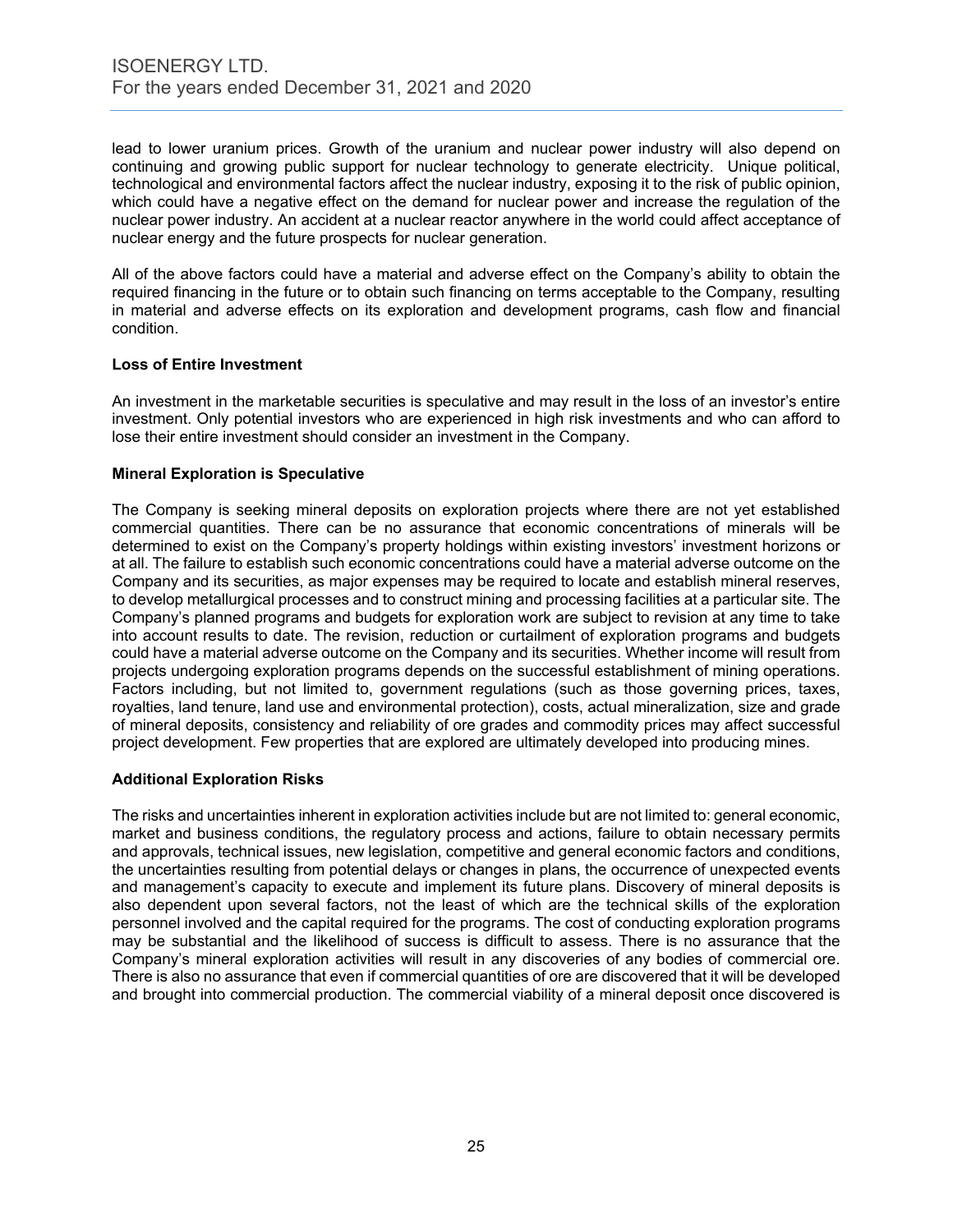also dependent upon several factors, most of which are beyond the control of the Company and may result in the Company not receiving adequate return on investment capital.

#### **No Known Mineral Resources or Reserves**

There are no known bodies of commercial minerals on the Company's mineral exploration properties. The exploration programs undertaken and proposed constitute an exploratory search for mineral resources and mineral reserves or programs to qualify identified mineralization as mineral reserves. There is no assurance that the Company will be successful in its search for mineral resources and mineral reserves.

These are not the only risks and uncertainties that IsoEnergy faces. Additional risks and uncertainties not presently known to the Company or that the Company currently considers immaterial may also impair its business operations. These risk factors could materially affect the Company's future operating results and could cause actual events to differ materially from those described in forward-looking statements relating to the Company.

#### **SEGMENT INFORMATION**

The Company operates in one reportable segment, being the acquisition, exploration and development of uranium properties. All of the Company's non-current assets are located in Canada.

#### **ADDITIONAL DISCLOSURE FOR VENTURE ISSUERS WITHOUT SIGNIFICANT REVENUE**

Additional disclosure concerning IsoEnergy 's general and administrative expenses and exploration and evaluation expenses and assets is set forth above under "*Results of Operations*" and in the Company's statement of loss and comprehensive loss contained in its Annual Financial Statements for the years ended December 31, 2021 and 2020, which is available on IsoEnergy 's website or on its profile at [www.sedar.com.](http://www.sedar.com/)

#### **NOTE REGARDING FORWARD-LOOKING INFORMATION**

*This MD&A contains "forward-looking statements" (also referred to as "forward-looking information") within the meaning of applicable Canadian securities legislation. All statements, other than statements of historical facts, included in this MD&A that address activities, events or developments that IsoEnergy expects or anticipates will or may occur in the future, including, without limitation, statements about the future exploration activities; sources, and proposed uses, of funds; capital and operating cost estimates, including general and administrative expenses; expectations regarding the ability to raise capital for future activities; and other such matters are forward-looking statements. When used in this MD&A, the words "estimate", "plan", "anticipate", "expect", "intend", "believe" and similar expressions are intended to identify forwardlooking statements.*